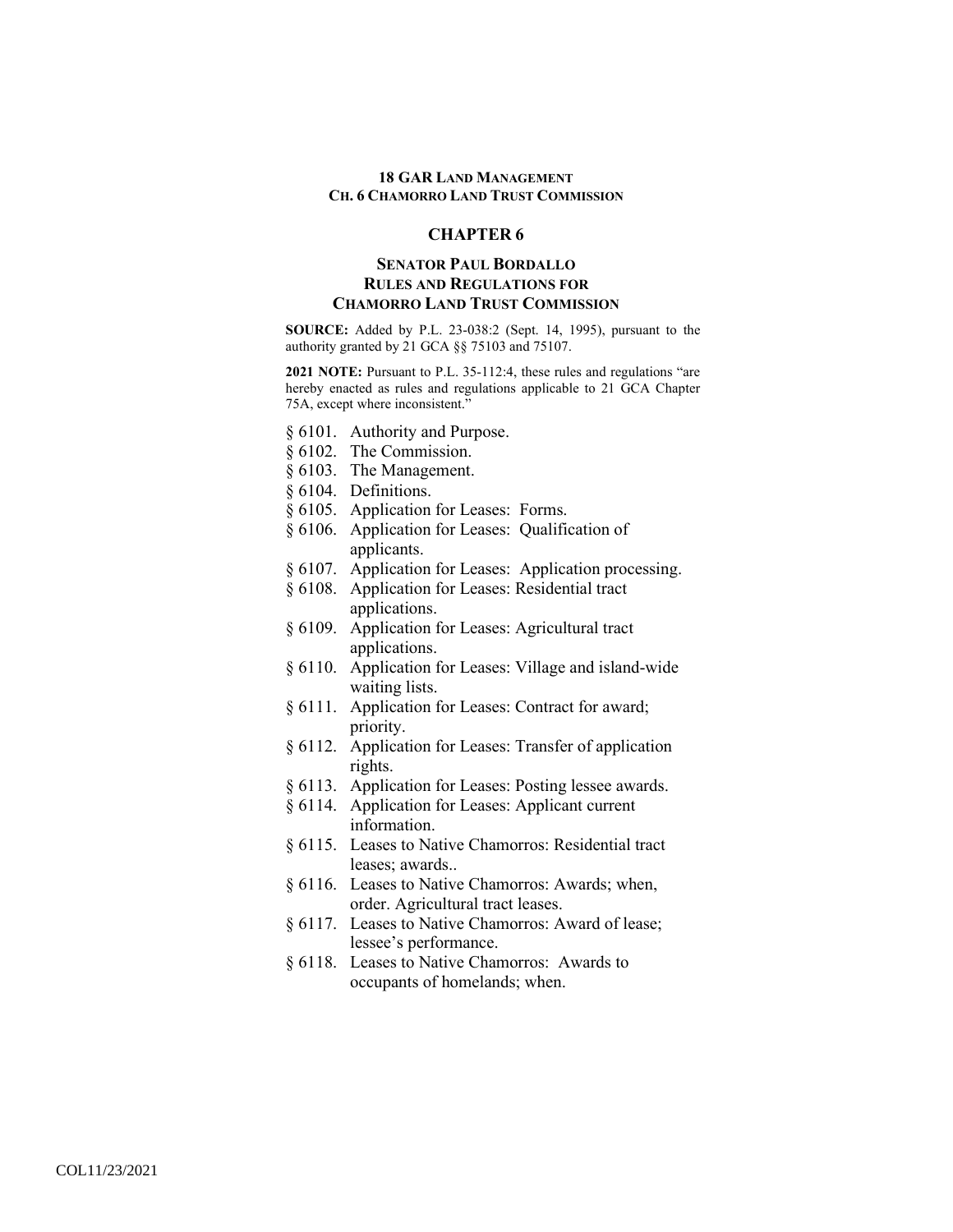- § 6119. Leases to Native Chamorros: Agricultural tract leases.
- § 6120. Leases to Native Chamorros: Residence permitted on agricultural lot.
- § 6121. Leases to Native Chamorros: Livestock and crops.
- § 6122. Leases to Native Chamorros: Lease cancellation.
- § 6123. Leases to Native Chamorros: Commercial leases. [Reserved]
- § 6124. Conditions in Leases: Additional conditions generally.
- § 6125. Conditions in Leases: Industrial or commercial activities.
- § 6126. Conditions in Leases: Building requirements.
- § 6127. Conditions in Leases: Contracts covering leased lands.
- § 6128. Conditions in Leases: Transfer of leases.
- § 6129. Conditions in Leases: Occupancy and other requirements.
- § 6130. Conditions in Leases: Sublease prohibited.
- § 6131. Loans and Funds. [Reserved.]
- § 6132. Successors to Lessees: Designation of successors.
- § 6133. Successors to Lessees: Reversion to the commission.
- § 6134. Successors to Lessees: Notice to successors.
- § 6135. Successors to Lessees: Appraisals.
- § 6136. Successors to Lessees: Payments
- § 6137. Successors to Lessees: Cancellation and surrender.
- § 6138. Community Pastures: Location of community pastures.
- § 6139. Community Pastures: Records.
- § 6140. Community Pastures: Responsibilities.

## **§ 6101. Authority and Purpose.**

(a) Authority. Pursuant to the mandate of Public Law 12- 226, now codified as Chapter 75 of Title 21, Guam Code Annotated, these rules and regulations are promulgated as authorized by §75103 of Title 21, Guam Code Annotated, to govern the implementation and administration of Chamorro homeland programs.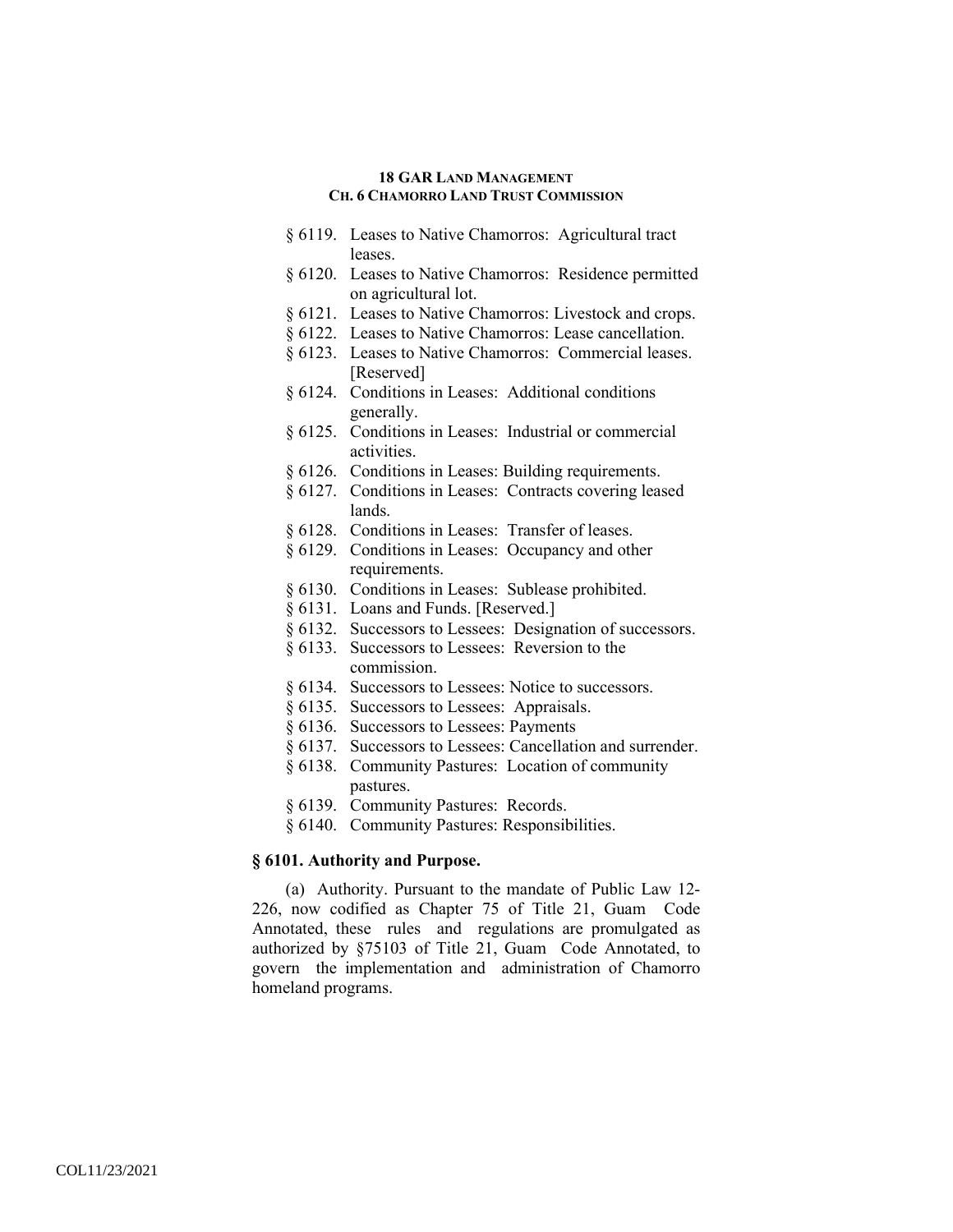(b) Purpose. These rules and regulations set forth the necessary procedures with respect to lease applications;

(1) to set out in detail the standards of eligibility;

(2) to provide for methods of inspection and review, as well as a system of notice and hearing prior to lease revocation; and,

(3) generally, to provide for certain requirements necessary to meet the goals and objectives of the Chamorro homeland programs.

**SOURCE:** Added by P.L. 23-038:2 (Sept. 14, 1995) as §§ 1.1 and 1.2 of Exhibit A, renumbered and designations added pursuant to 1 GCA § 1606.

#### **§ 6102. The Commission.**

(a) Mission of Trustees. The commission members, as trustees, shall:

(1) act exclusively in the interest of beneficiaries under the Act;

(2) hold and protect the trust property for beneficiaries under the Act;

(3) maintain and uphold their fiduciary responsibilities to the beneficiaries, and exercise such care and skill as a person of ordinary prudence would exercise in dealing with one's own property in the management of Chamorro homelands; and,

(4) adhere to the terms of the trust as set forth in the Act.

(b) Offices. The commission offices are located at Buildings 903, 905, and 907, Tiyan Barrigada, Guam or whatever successor office it might relocate to in the future.

- (c) Mailing address. P.O. Box 2950, Agana, Guam 96910
- (d) Contact numbers. Telephone: (671) 475-4251-8, Fax: (671) 477-8082

(e) Hours. The offices of the commission shall be open from 8:00a.m. to 5:00p.m., Monday through Friday, and provide for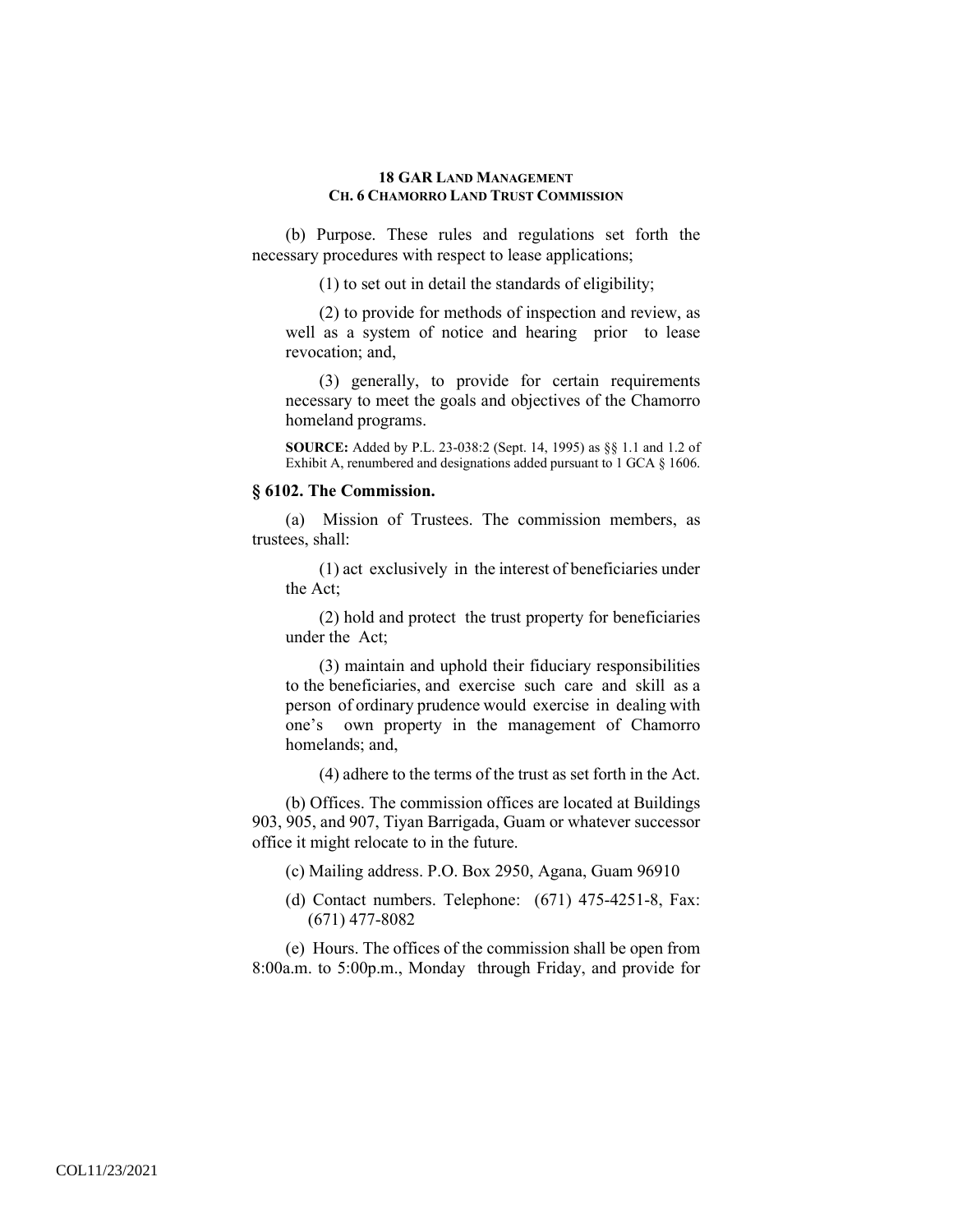flexible hours as determined by the Commission for the convenience of the public.

(f) Personnel. All personnel on the commission's staff are under the direction of and are responsible to the director. The director, subject to law and civil service rules, shall select and discharge personnel for the commission's staff. The commission shall be informed of all changes in staff personnel.

(g) Absence, disability of director. Whenever the director is absent or disabled from performing the duties of his office, the deputy shall assume the duties of the director.

**SOURCE:** Added by P.L. 23-038:2 (Sept. 14, 1995) as §§ 2.1 to 2.7 of Exhibit A, renumbered and designations added pursuant to 1 GCA § 1606.

#### **§ 6103. The Management.**

(a) Director to sign for commission. All orders and other action of the commission shall beauthenticated or signed by the director. The director shall approve and sign all vouchers and assignment of funds to be received under tract leases. After approval of the commission, the director shall sign all licenses, leases, loan contracts, personnel actions, procurement and purchase forms, contracts with other governmental agencies and commission resolutions. The Chairperson of the Commission shall countersign on behalf of the Commission where approval of the Commission is required.

(b) Director responsible for administration. The director shall have full charge of and responsibility for the administration and execution of all actions approved by the commission and in effectuating commission policy.

**SOURCE:** Added by P.L. 23-038:2 (Sept. 14, 1995) as §§ 3.1 and 3.2 of Exhibit A, renumbered and designations added pursuant to 1 GCA § 1606.

## **§ 6104. Definitions.**

As used in these rules and regulations:

(a) *Administrative Adjudication Law* means Chapter 9 of Title 5, Guam Code Annotated.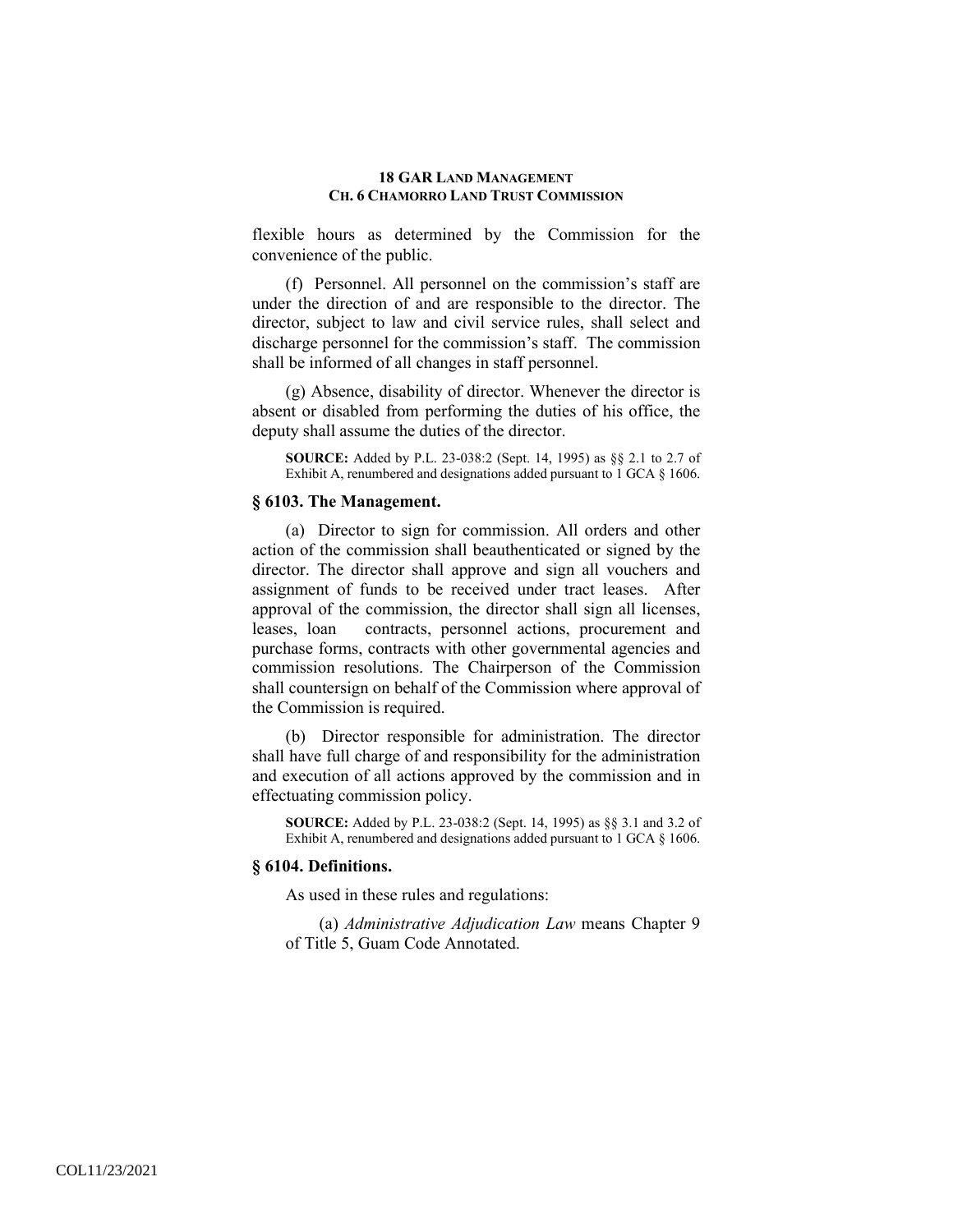(b) *Agricultural Tract* means Chamorro homelands with an area of not less than one quarter (0.25) acre, nor more than twenty (20) acres.

(1) *Subsistence Agriculture* means the production of crops for home consumption on an agricultural tract with an area of not less than one quarter (0.25) acre, nor more than one half (0.50) acre.

(2) *Commercial Agriculture* means the production of crops for commercial sale on an agricultural tract with an area of not less than one half (0.50) acre.

(c) *Agricultural use* means the use of Chamorro homeland and improvements for farming purposes.

(d) *Chamorro homelands* means all lands given the status of Chamorro homelands under the provisions of § 75105 of Title 21, Guam Code Annotated.

(e) *Chamorro Land Trust Act* or *the act* means the policy for management and disposition of Chamorro homelands and related programs found in Chapter 75 of Title 21, Guam Code Annotated or any part thereof.

(f) *Commission* means the Chamorro Land Trust Commission established by § 75102 of Title 21, Guam Code Annotated.

(g) *Director* means the Administrative Director of the Chamorro Land Trust Commission established by § 75102 of Title 21, Guam Code Annotated.

(h) *Native Chamorro* means any person who became a U.S. Citizen by virtue of the authority and enactment of the Organic Act of Guam or descendants of such person.

(i) *Residential Tract* means Chamorro homeland with an area of not less than ten thousand (10,000) square feet nor more than one (1) acre, or such other area which may be specified by zoning, subdivision, or environmental policies.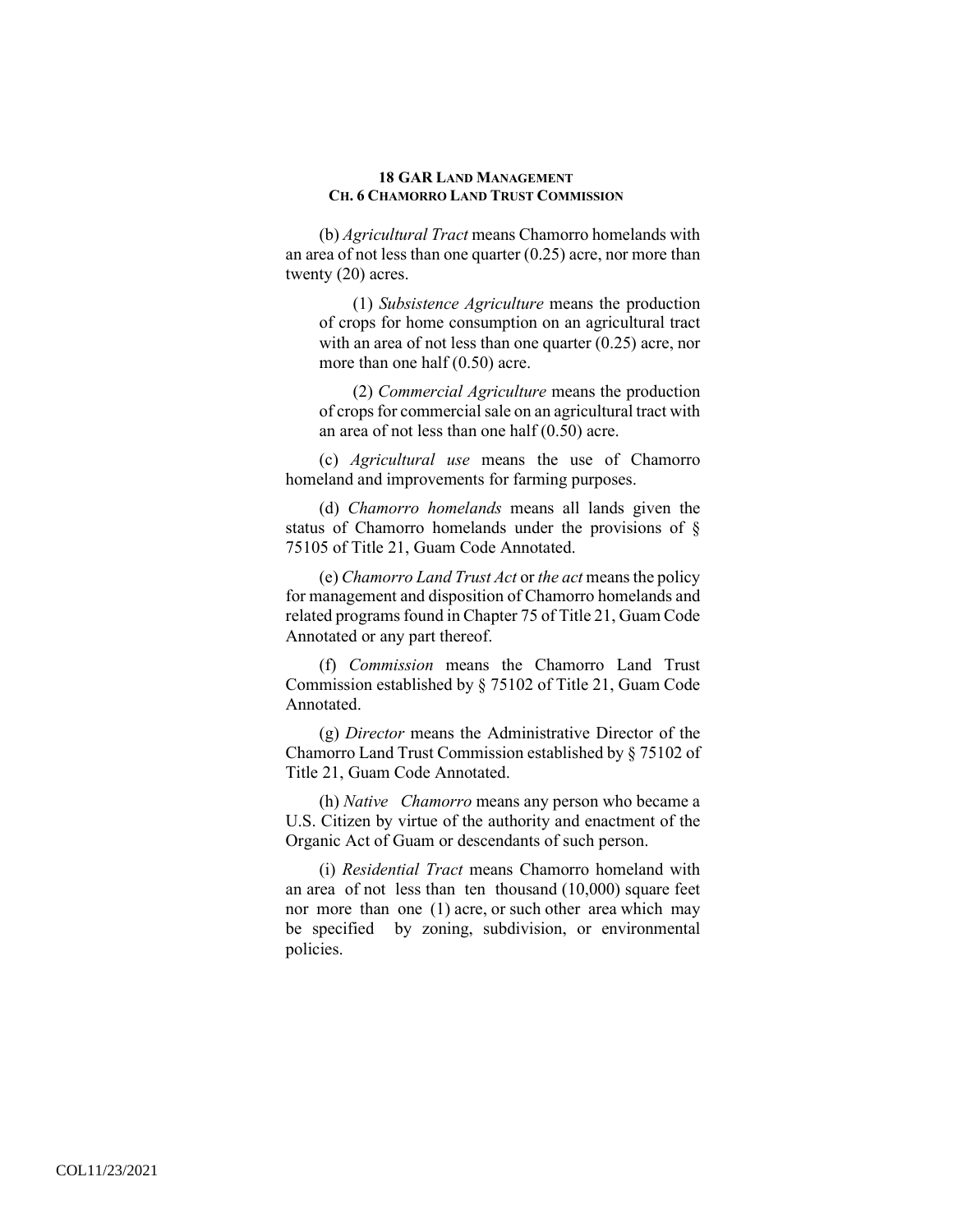(j) *Residential use* means the use of Chamorro homeland and improvements for the purposes of the primary domicile of the applicant.

**SOURCE:** Added by P.L. 23-038:2 (Sept. 14, 1995) as § 4 of Exhibit A, renumbered pursuant to 1 GCA § 1606. Subsection (b) amended by P.L. 24-0318:3 (Dec. 28, 1998).

#### **§ 6105. Application for Leases: Forms.**

Forms. Beginning on November 1, 1995, subject to approval of the Rules and Regulations, applications for residential or agricultural leases shall be made on forms, consistent with the Act and these rules and regulations, provided by the commission and shall be made under oath. Falsification of a material fact for the purposes of making the applicant qualified on an application form shall be grounds for removal of the applicant's name from the waiting list, or cancellation of any lease awarded the applicant, and may subject the applicant to liability for perjury. The Chamorro Land Trust Commission shall publish, at least three (3) times in a daily newspaper of general circulation, notice of the November 1, 1995, initial date for receiving applications.

**SOURCE:** Added by P.L. 23-038:2 (Sept. 14, 1995) as § 5.1 of Exhibit A, renumbered pursuant to 1 GCA § 1606.

### **§ 6106. Application for Leases: Qualification of applicants.**

(a) Applicants for residential or agricultural tract leases shall provide the commission with documented proof that the applicant is:

(1) at least eighteen (18) years of age; and

(2) a native Chamorro.

(b) The commission shall accept all completed applications for residential or agricultural tracts from native Chamorros who are at least eighteen (18) years old.

(c) In addition to the qualifications required in subsection (a), a person applying for an agricultural lease may be required to comply with § 6121 before a lease award can be made.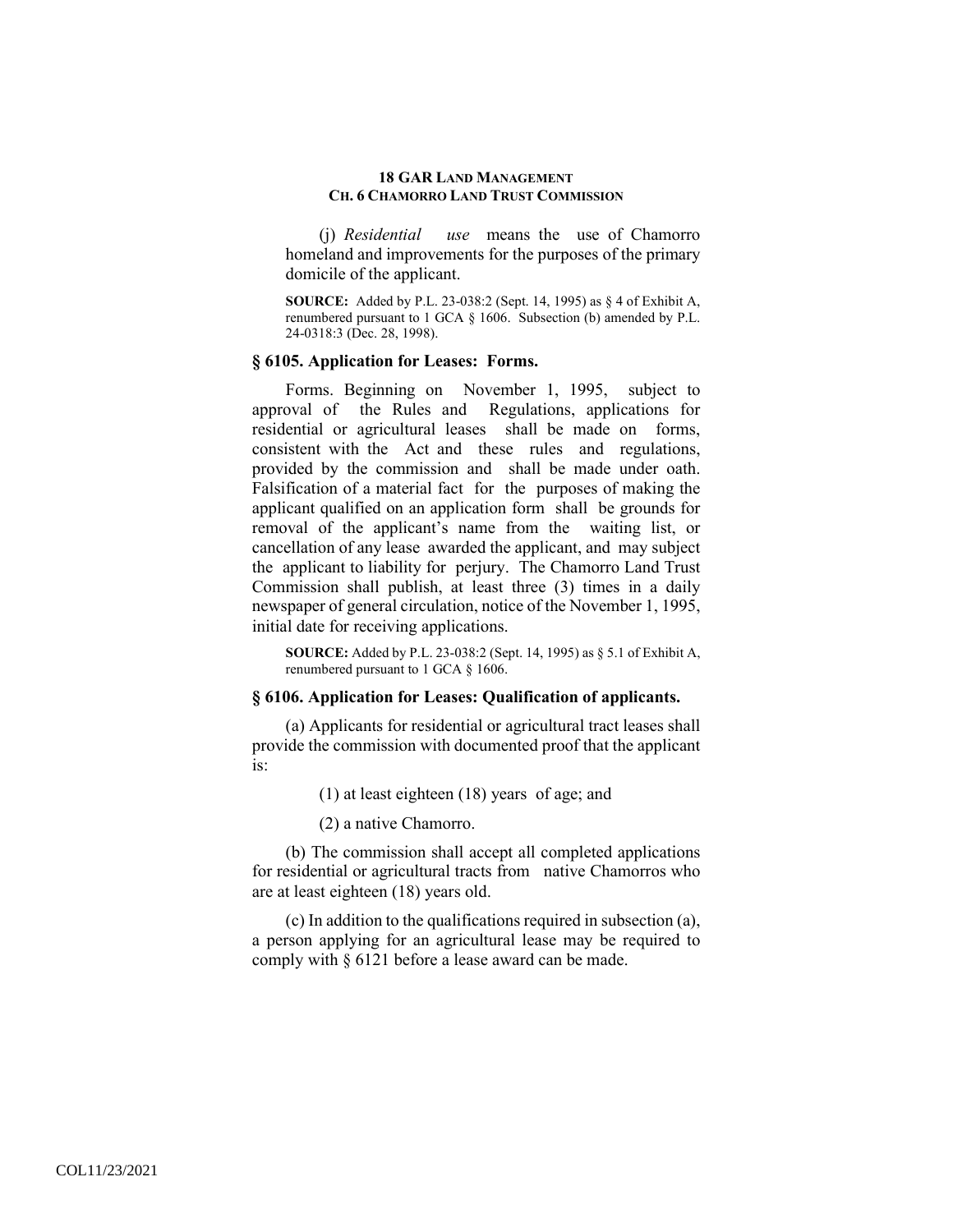**SOURCE:** Added by P.L. 23-038:2 (Sept. 14, 1995) as § 5.2 of Exhibit A, renumbered pursuant to 1 GCA § 1606.

#### **§ 6107. Application for Leases: Application processing.**

(a) Applications shall be dated and signed by the applicant and by an authorized commission representative. The commission shall acknowledge in writing receipt of all properly completed applications. An incomplete application shall be returned to the applicant with instructions necessary to properly complete the application. Completed applications shall be time stamped, and if accepted, assigned a numerical designation, and filed in the order of receipt. Additions, corrections or deletions may be made only with the approval of the applicant and the director. A copy of the application shall be made available to the applicant. Except as otherwise provided in this chapter, a numerical designation shall not be reassigned to any other person. The applicant shall pay a one-time processing fee of \$50.00 to the commission within 30 days from application submittal.

(b) Within thirty days after the submission and filing of the completed application and all such other documents as the commission shall require of the applicants, and any investigation the commission shall require of the applicants, and any investigation the commission may conduct, the director shall make a determination as to whether the applicant qualifies as an applicant. Such determination shall be based upon the application form, birth, marriage, and death certificates, and any investigation the commission may conduct consistent with the Act and these rules and regulations. An applicant who disagrees with any action taken by the commission shall have thirty days from receipt of written notice of such action within which to petition the commission for appearance before the next regular meeting of the commission concerning the action taken on the application, at which time the Commission shall hear and review the application and it shall make an independent decision on the matter.

**SOURCE:** Added by P.L. 23-038:2 (Sept. 14, 1995) as § 5.3 of Exhibit A, renumbered pursuant to 1 GCA § 1606.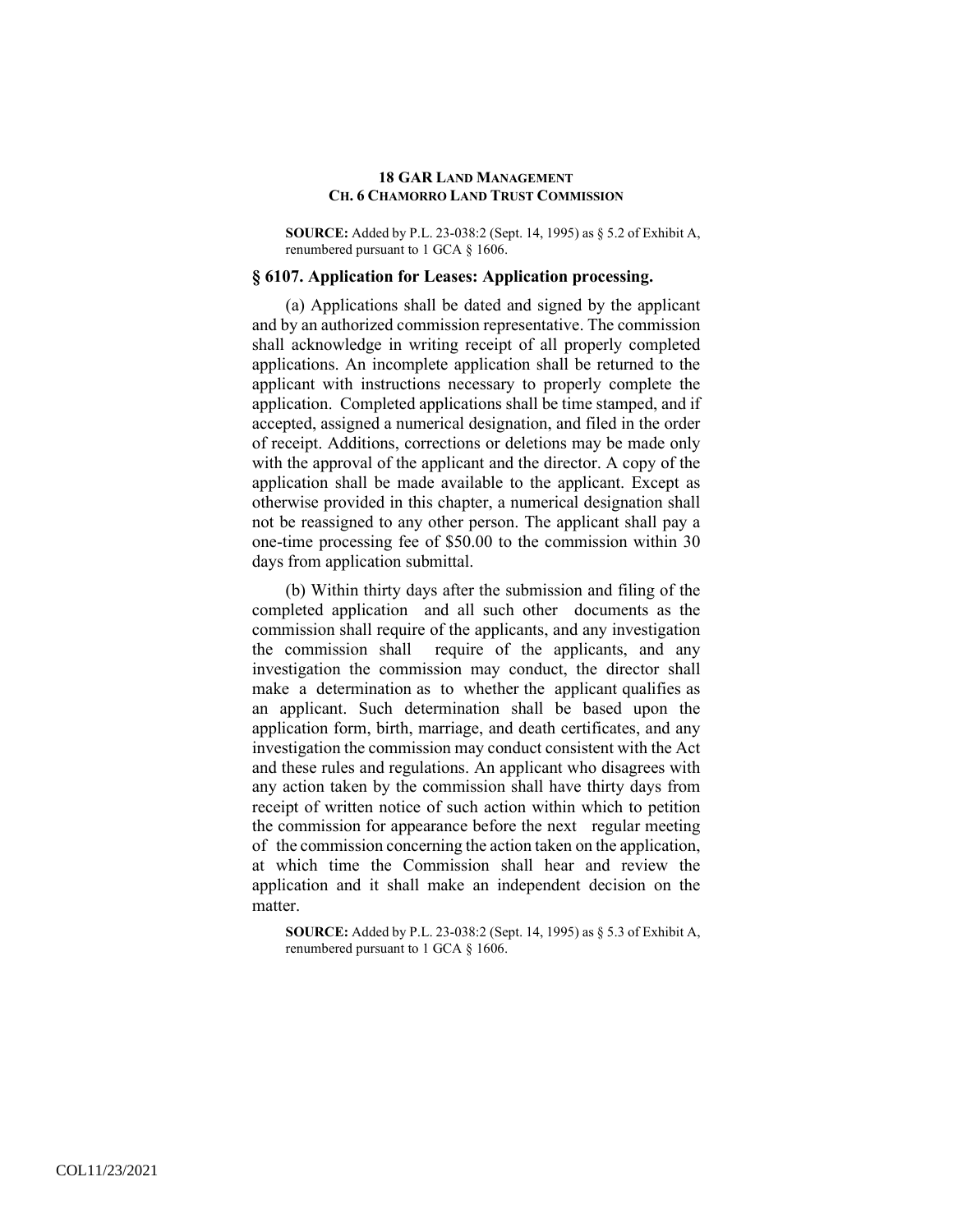## **§ 6108. Application for Leases: Residential tract applications.**

Applications for residential tract leases shall be made f or one lot only. One island-wide residential tract waiting list shall be maintained.

**SOURCE:** Added by P.L. 23-038:2 (Sept. 14, 1995) as § 5.4 of Exhibit A, renumbered and subsection designation omitted pursuant to 1 GCA § 1606.

## **§ 6109. Application for Leases: Agricultural tract applications.**

For application purposes, the commission shall establish and maintain an island-wide waiting list for designated agricultural tracts.

**SOURCE:** Added by P.L. 23-038:2 (Sept. 14, 1995) as § 5.5 of Exhibit A, renumbered pursuant to 1 GCA § 1606.

## **§ 6110. Application for Leases: Village and island-wide waiting lists.**

(a) Applicants will be placed on the respective island-wide residential and/or agricultural tract waiting list in the order specified in  $\S 6107(a)$ .

(b) In the event a new residential subdivision is opened, applicants on the island-wide waiting list shall be considered for award in accordance with § 6116.

(c) An applicant who is awarded a lot shall be able to decline lots in two different villages. After declining a third award, an applicant's name shall be removed from the waiting list.

(d) On or before the 15th day of every month, a copy of the priority listing for the previous month as of the last day of the month shall be recorded at the Department of Land Management.

**SOURCE:** Added by P.L. 23-038:2 (Sept. 14, 1995) as § 5.6 of Exhibit A, renumbered pursuant to 1 GCA § 1606.

## **§ 6111. Application for Leases: Contract for award; priority.**

Applicants shall be considered for award in the order in which their completed applications were received by the commission; provided that awards shall first be made according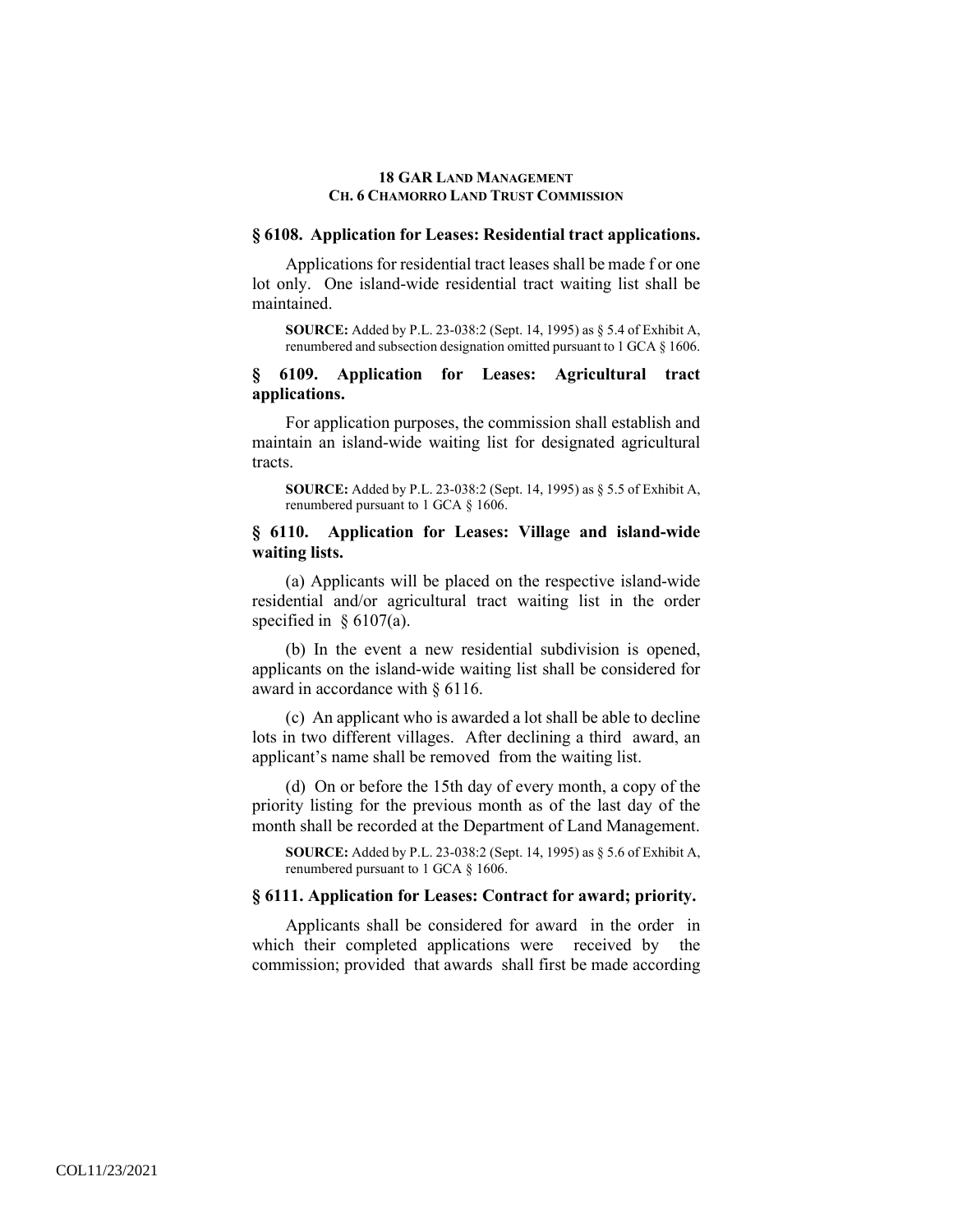to ranking in existing priority waiting lists in that order until those waiting lists are exhausted.

**SOURCE:** Added by P.L. 23-038:2 (Sept. 14, 1995) as § 5.7 of Exhibit A, renumbered pursuant to 1 GCA § 1606.

# **§ 6112. Application for Leases: Transfer of application rights.**

(a) An applicant may designate a relative qualified under the Act to include husband and wife, children, widows or widowers of the brothers and sister, or nieces and nephews to succeed to the applicant's application rights upon the death of the applicant. Upon the death of an applicant who dies without designating a successor, the application rights may be succeeded by the qualified relative as provided in (1) and (2) in this section upon application therefor. In the absence of such a designation, the commission may

(1) Designate, in its absolute discretion, a successor from among the applicants for succession to the application rights of the deceased applicant in the order named in this paragraph (a); or

(2) Allow an unqualified spouse to designate a qualified child to succeed to the deceased applicant's application rights.

Requests for succession to application rights shall be made to the commission in writing not later than 180 days after the death of the applicant; otherwise, the application will be cancelled and the applicant's name removed from the waiting list.

**SOURCE:** Added by P.L. 23-038:2 (Sept. 14, 1995) as § 5.8 of Exhibit A, renumbered pursuant to 1 GCA § 1606

## **§ 6113. Application for Leases: Posting lessee awards.**

The commission shall post, in every municipal mayor's office and once in a publication of general circulation, the names, file numbers, and dates of application of all who receive lease awards within two weeks after awards are made. They shall remain posted for a period of sixty (60) days.

**SOURCE:** Added by P.L. 23-038:2 (Sept. 14, 1995) as § 5.9 of Exhibit A, renumbered pursuant to 1 GCA § 1606.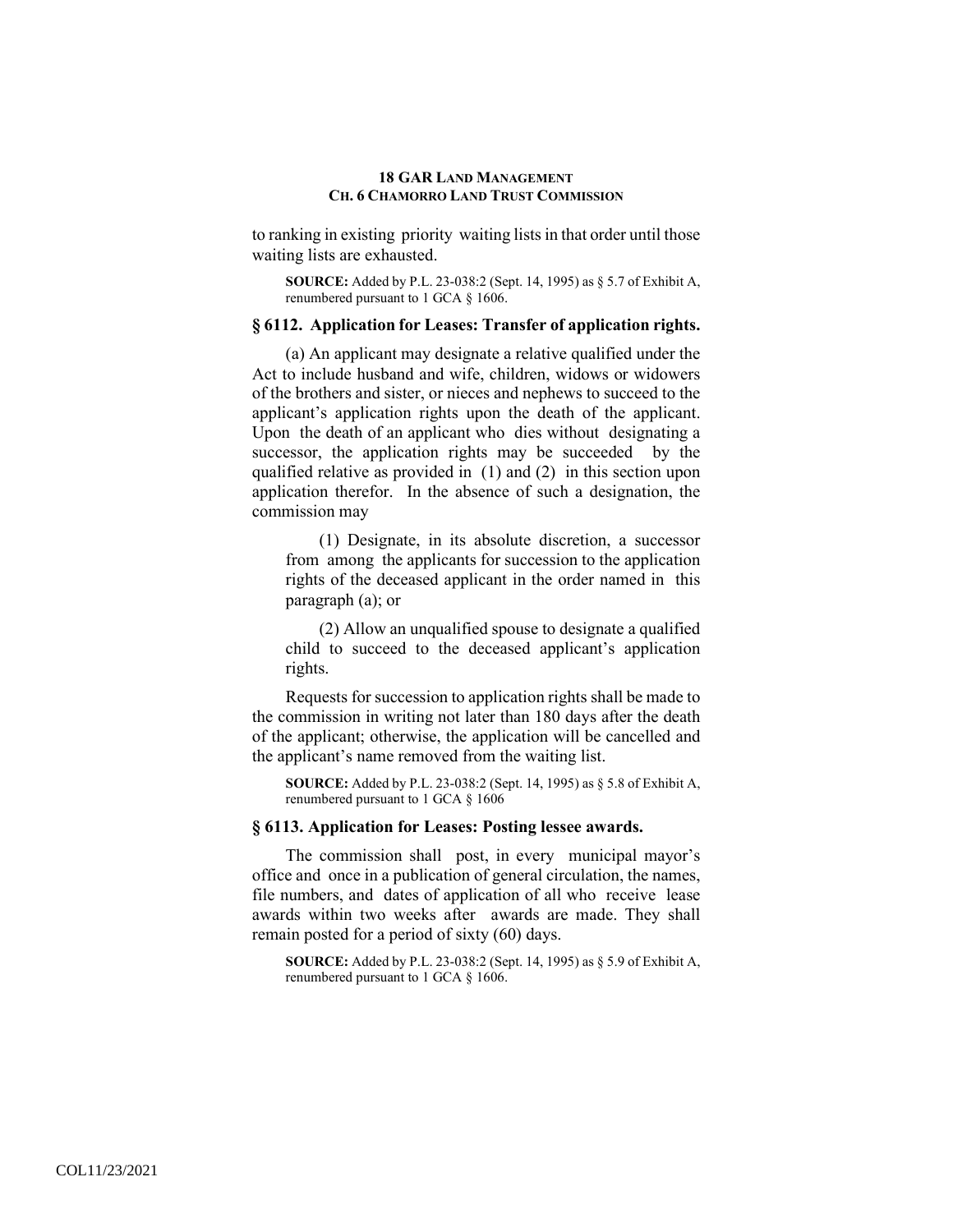# **§ 6114. Application for Leases: Applicant current information.**

(a) An applicant for awards must notify the commission, in writing, of any change in address or other information contained in the application within fifteen calendar days of such change. Whenever the commission initiates action for awards, all applicants whose application information is not current will be given ninety (90) days written notice to update the information. Written notice shall either be served personally upon the applicant or be sent to the applicant by registered mail addressed to his mailing address, as indicated on the applications. If notice is not personally served, it shall also be published once in a daily newspaper of general circulation in Guam within three days of the date the notice is mailed out. If the applicant does not furnish the information necessary to facilitate the award within 90 days of notice, the commission shall remove the applicant from the award list and the applicant must re-apply as a new applicant.

(b) The applicant may appeal the commission's decision to remove his name from any award list as provided by the Administrative Adjudication Law.

**SOURCE:** Added by P.L. 23-038:2 (Sept. 14, 1995) as § 5.10 of Exhibit A, renumbered pursuant to 1 GCA § 1606.

**2021 NOTE:** Reference to "territory" removed pursuant to 1 GCA § 420.

# **§ 6115. Leases to Native Chamorros: Residential tract leases; awards.**

(a) Whenever residential tracts are available, the commission shall award residential tract leases to applicants who, in the opinion of the commission, are qualified to perform the conditions of such leases. The commission's opinion as to the applicant's qualification shall be based on criteria specified in the Act.

(b) The lessee shall occupy and commence to use the tract as his home within one year after the lease is made.

(c) Lot size for a residential tract lease to be awarded shall be not less than 10,000 square feet with public sewer connection available nor less than one-half (1/2) acre with no public sewer connection available, but in neither case shall be more than one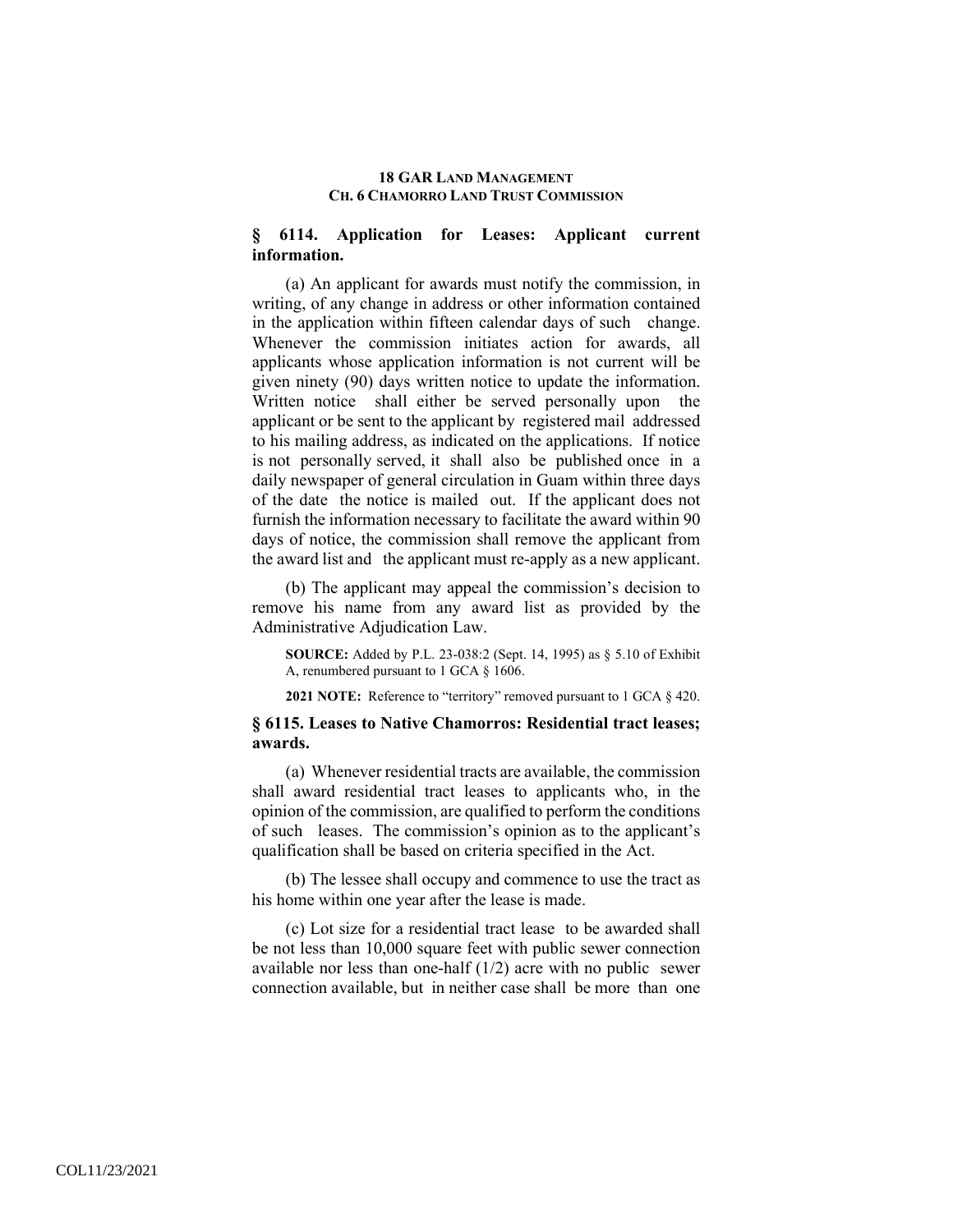(1) acre; or lot size for a residential tract lease shall be specified by zoning, subdivision, environmental, or administrative policies, but in no circumstance may the area exceed one (1) acre.

**SOURCE:** Added by P.L. 23-038:2 (Sept. 14, 1995) as § 6.1 of Exhibit A, renumbered pursuant to 1 GCA § 1606.

## **§ 6116. Leases to Native Chamorros:Awards; when, order.**

(a) Whenever homeland lots are available, the commission shall award leases to applicants who meet the qualification requirements specified herein and contained in the Act.

(b) The commission shall award lots on a first-come firstserved basis at the discretion of the applicant.

(c) In addition to (a) and (b) above, the commission shall prioritize awards for residential tracts to applicants in the following descending order:

(1) Those who do not own land anywhere;

(2) Those who own one (1) acre or less anywhere;

(3) Those who own more than one (1) acre anywhere.

**SOURCE:** Added by P.L. 23-038:2 (Sept. 14, 1995) as § 6.2 of Exhibit A, renumbered pursuant to 1 GCA § 1606.

## **§ 6117. Leases to Native Chamorros: Award of lease; lessee's performance.**

(a) The commission shall, whenever tracts are available, enter into such a lease with any applicant who, in the opinion of the commission, is qualified to perform the conditions of such lease.

(b) In determining whether an applicant is qualified to occupy, commence construction, or use a residence, any of the following shall be sufficient proof for the commission to find compliance:

(1) Approved loan or financing for the construction of a residence, or a conditional letter of intent or the equivalent;

(2) Contract between the applicant and a construction company for the construction of a residential dwelling;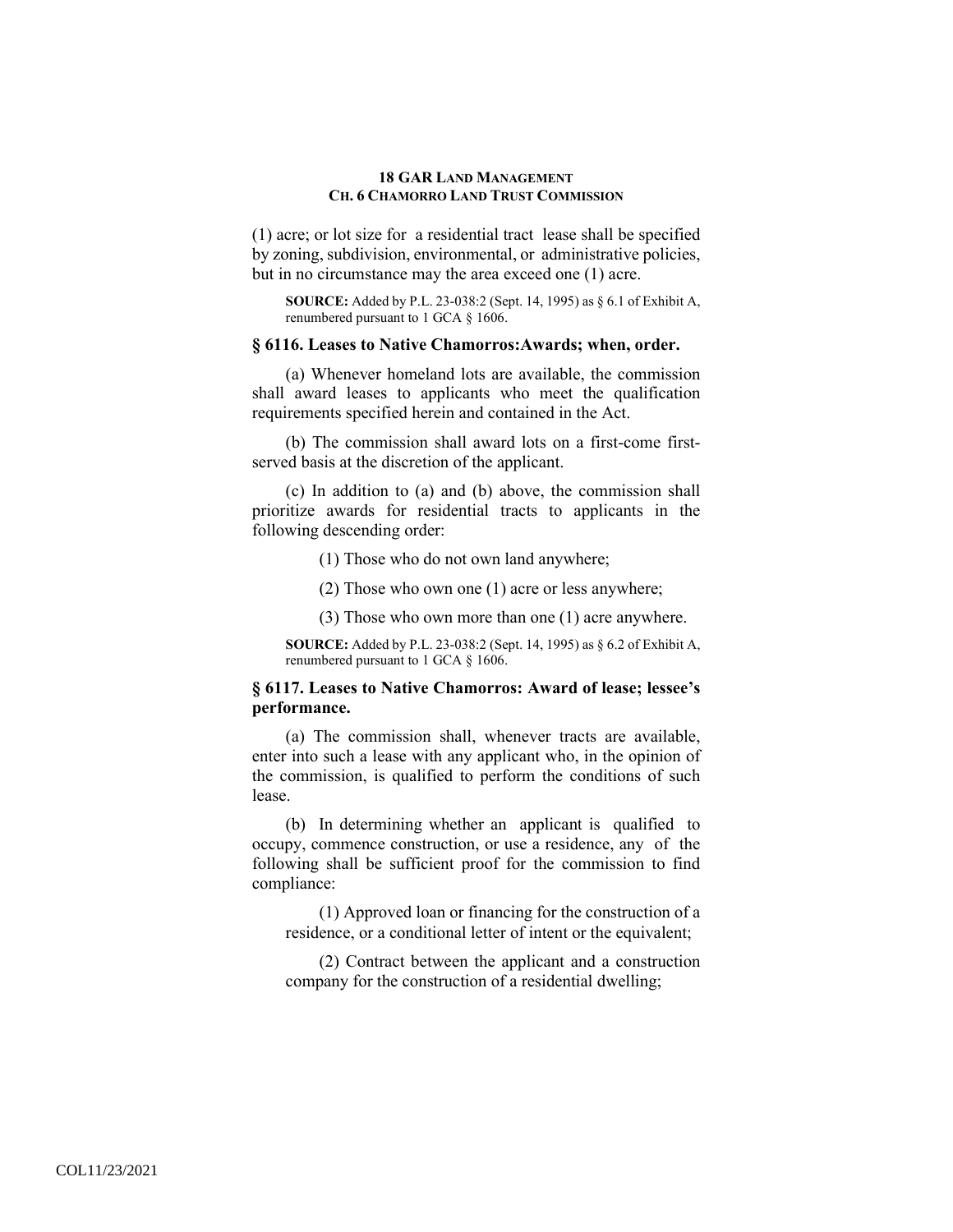(3) Equivalent evidence of the applicant's intent and ability to construct a residential dwelling; or

(4) Equivalent evidence of the applicant's intent and ability to fulfill pre- existing requirements entered into between other parties with respect to the residential dwelling the applicant wishes to occupy.

**SOURCE:** Added by P.L. 23-038:2 (Sept. 14, 1995) as § 6.3 of Exhibit A, renumbered pursuant to 1 GCA § 1606.

# **§ 6118. Leases to Native Chamorros: Awards to occupants of homelands; when.**

(a) Notwithstanding the provisions of §§ 6108 to 6114, , the commission shall not serve eviction notices to individuals who presently reside and have continuously resided on Chamorro homelands prior to July 12,1995, and who qualify under the Act.

(b) Persons presently holding land use permits and who qualify under § 6106 will hereby maintain their home or farms, adhering to all other requirements of the Act and these rules and regulations.

**SOURCE:** Added by P.L. 23-038:2 (Sept. 14, 1995) as § 6.4 of Exhibit A, renumbered pursuant to 1 GCA § 1606.

## **§ 6119. Leases to Native Chamorros: Agricultural tract leases.**

(a) Whenever agricultural tracts are available, the commission shall award agricultural tract leases to applicants who, in the opinion of the commission, are qualified to perform the conditions of such leases. The commission's opinion as to the applicant's qualification shall be based on criteria specified in the Act.

(b) The lessee shall occupy and commence to use the tract to cultivate as his farm, within one year after the lease is made.

(c) The lessee shall plant and maintain not less than five, ten, fifteen, and twenty trees per acre of land leased during the first, second, third, and fourth years, respectively, after the date of the lease. Such trees shall be of types approved, and provided free of charge, by the Department of Agriculture and at locations specified by the Department of Agriculture's agent. Such planting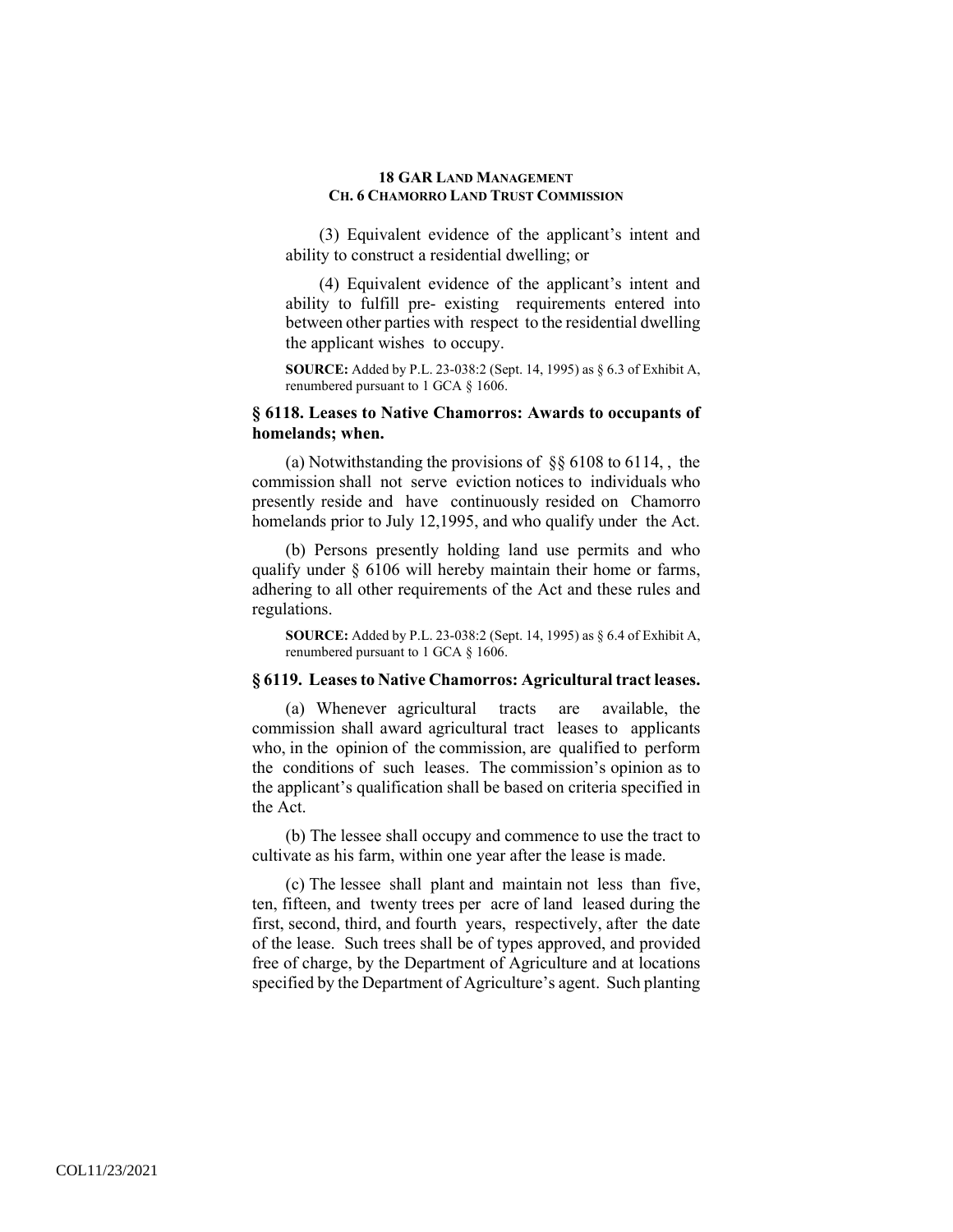and maintenance shall be by or under the immediate control and direction of the lessee.

**SOURCE:** Added by P.L. 23-038:2 (Sept. 14, 1995) as § 6.5 of Exhibit A, renumbered pursuant to 1 GCA § 1606.

## **§ 6120. Leases to Native Chamorros: Residence permitted on agricultural lot.**

(a) Residences shall be permitted upon agricultural tracts. Only one residence will be permitted per lessee on Chamorro homelands, subject to the following conditions:

(1) The lessee has actively cultivated or developed at least two-thirds of the agricultural tract at all times;

(2) Approval by the commission; and

(3) Conformance to all Guam zoning and building requirements.

(b) A lessee possessing a residential tract lease may construct a residence on the lessee's agricultural tract; provided that, the lessee complies with all other conditions imposed by this section, § 6126, and:

(1) Lessee makes prior arrangements to surrender or transfer the residential tract lease upon the completion of construction of the residence on the lessee's agricultural tract. Should it be feasible, the lessee may relocate the present house;

(2) Lessee must be financially able to assume the cost of relocation or construction of the new residence plus any related expenses necessary to maintain the agricultural tract. The commission may assist the lessee under  $\S 6131$ ; and

(3) In the event the lessee surrenders the residential tract lease, the net proceeds thereof shall be first credited to any loan granted by the commission for the construction of a home on the agricultural tract.

(c) The commission shall not be liable for expenses incurred by the lessee for amenities brought to the tract. The commission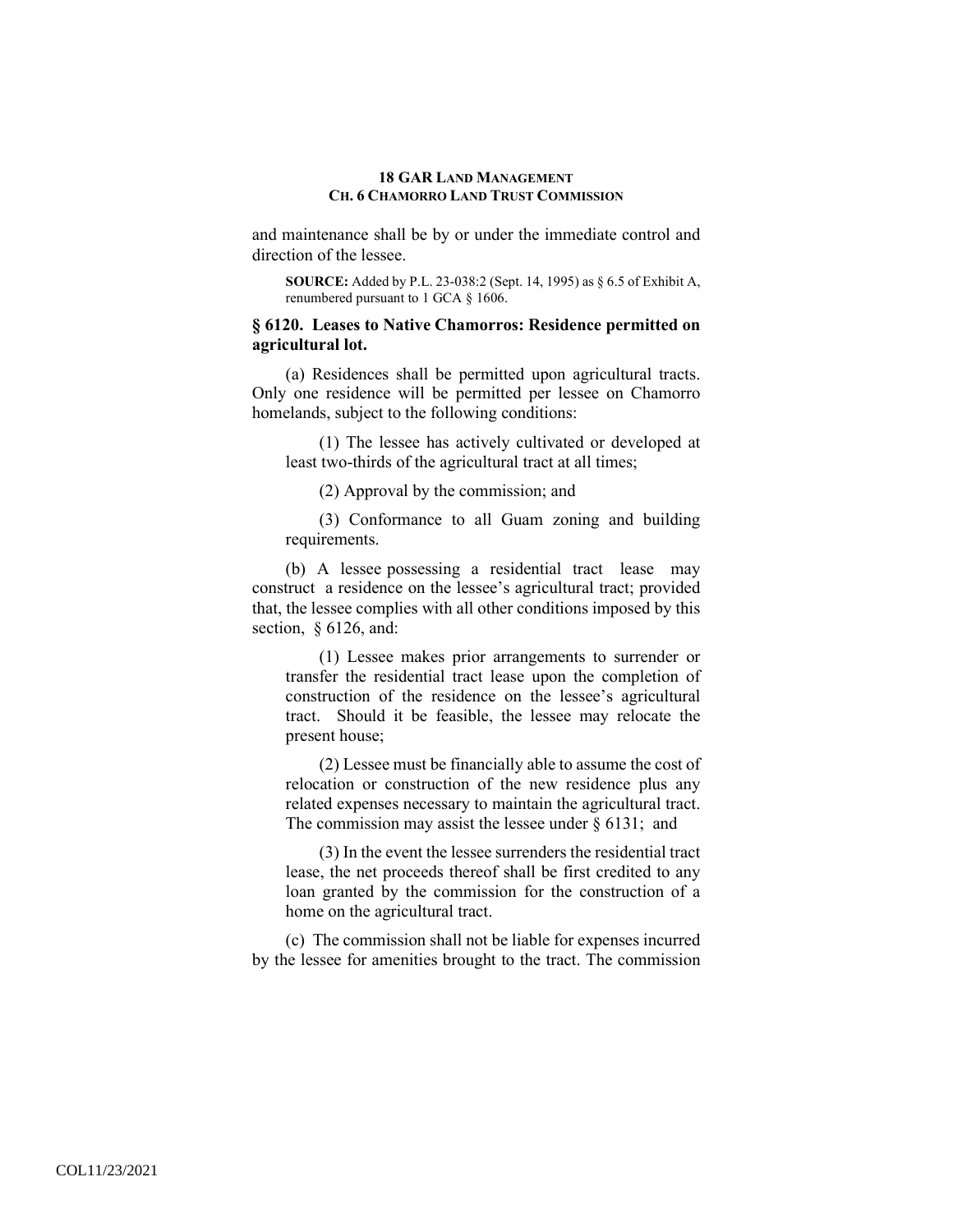shall not provide nor be required to provide such amenities, except as it may determine in the planned development of its lands.

(d) Upon cancellation, surrender, or transfer of the agricultural tract, the lessee shall relinquish the entire leasehold interest including the residence.

**SOURCE:** Added by P.L. 23-038:2 (Sept. 14, 1995) as § 6.6 of Exhibit A, renumbered pursuant to 1 GCA § 1606.

**2021 NOTE:** Reference to "territorial" replaced with "Guam" pursuant to 1 GCA § 420.

## **§ 6121. Leases to Native Chamorros: Livestock and crops.**

(a) Lessees may raise animals intended for consumption on their agricultural leasehold to supply immediate family needs.

(b) Lessees may raise animals on a commercial basis on their agricultural leasehold only after the following conditions are met:

(1) Submission of a plan for commercial production of animals which shall include, but not be limited to, projections for production, methods of production, sanitation control measures, and proximity to surrounding residences;

(2) Approval by the commission;

(3) Conformance to all Guam zoning and health laws and rules; and

(4) The operation is restricted to confined feeding and not for open grazing.

(c) Agricultural tract lessees may raise crops for fodder to be used only for animals on the lot. A portion of the lot may be utilized to raise vegetables or fruit crops for consumption by the lessee's immediate family.

(d) Lessees may grow crops on a commercial basis on their agricultural leasehold only after the following conditions are met:

(1) any wetland on the lease property is *not* drained, filled or otherwise destroyed;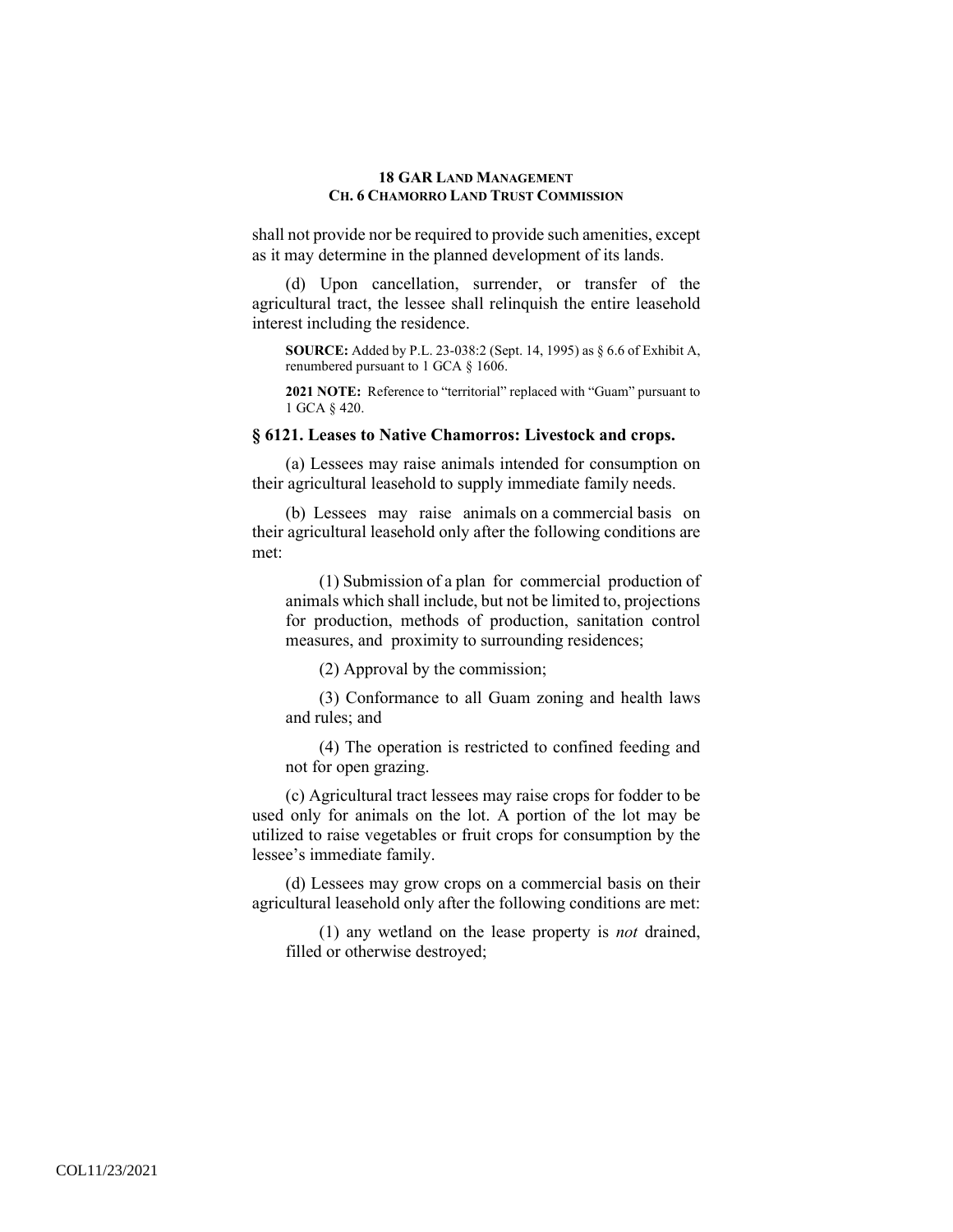(2) lessees follow Rules and Regulations governing agricultural chemicals established by the Guam Environmental Protection Agency;

(3) submission of a plan for commercial crop production which shall include, but not be limited to, projections for production and methods of production;

(4) approval by the Commission; *and* 

(5) conformance to all Guam zoning and health laws and rules.

**SOURCE:** Added by P.L. 23-038:2 (Sept. 14, 1995) as § 6.7 of Exhibit A, renumbered pursuant to 1 GCA § 1606. Subsection (d) added by P.L. 24- 0318:4 (Dec. 28, 1998).

**2021 NOTE:** Reference to "territorial" replaced with "Guam" pursuant to 1 GCA § 420.

## **§ 6122. Leases to Native Chamorros: Lease cancellation.**

(a) The commission may cancel a lease to a native Chamorro, as specified by § 75110 of the Act and the Administrative Adjudication Law, for the following reasons:

(1) Violation by the lessee of a condition enumerated in the Chamorro Land Trust Act;

(2) Violation of a condition enumerated in the lease agreement;

(3) Violation of a condition enumerated in these rules and regulations; or

(4) Intentional falsification of material information by the lessee on application for financial assistance submitted to the commission.

(b) No lease shall be cancelled without first affording the lessee the right to a hearing as prescribed in the Administrative Adjudication Law.

**SOURCE:** Added by P.L. 23-038:2 (Sept. 14, 1995) as § 6.8 of Exhibit A, renumbered pursuant to 1 GCA § 1606.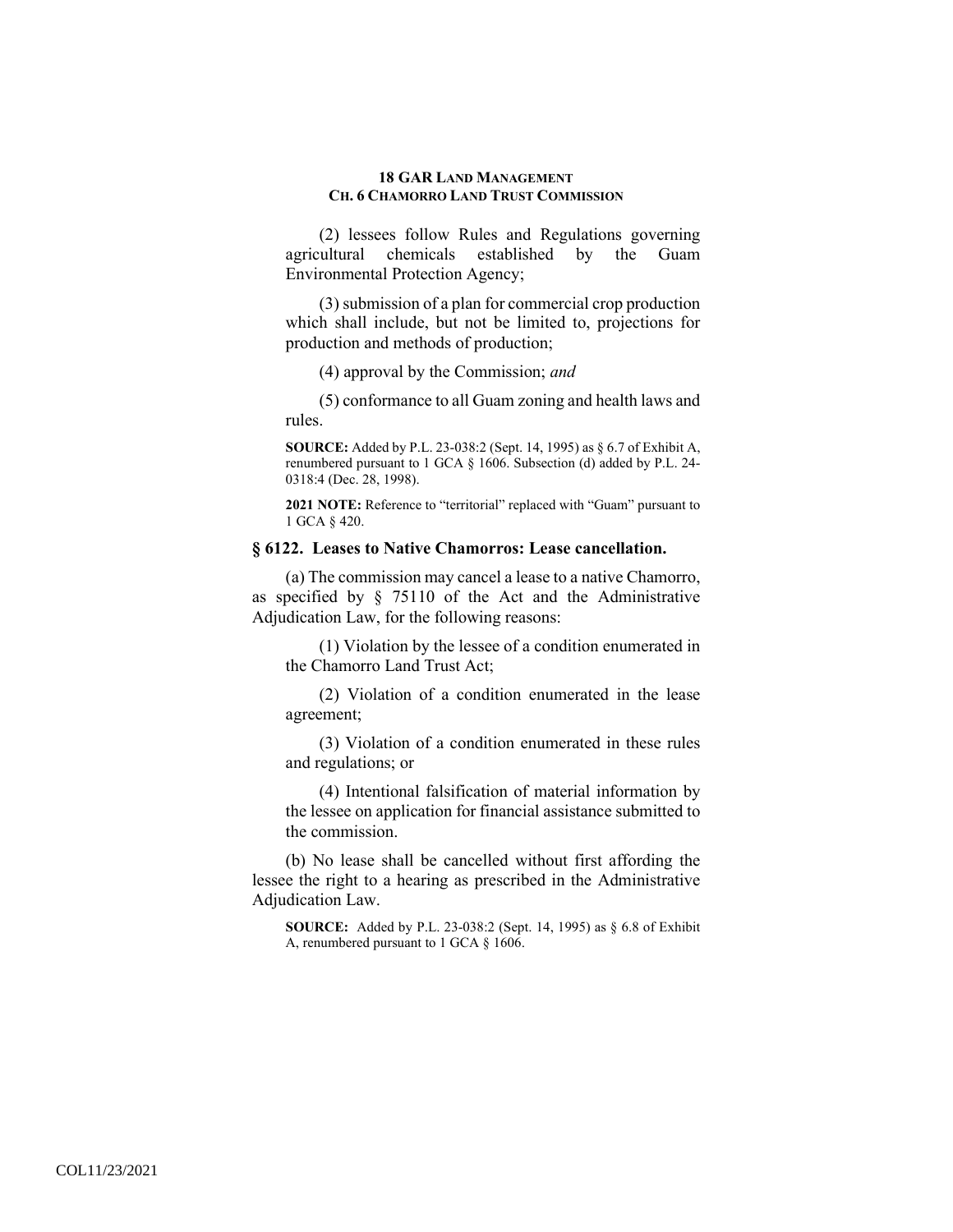# **§ 6123. Leases to Native Chamorros: Commercial leases. [Reserved]**

No commercial leases shall be entered into by the Chamorro Land Trust Commission until Rules and Regulations covering the same have been adopted pursuant to the Administrative Adjudication Law.

**SOURCE:** Added by P.L. 23-038:2 (Sept. 14, 1995) as § 6.9 of Exhibit A, renumbered pursuant to 1 GCA § 1606.

**2021 NOTE:** The bracketed notation "Reserved" was part of Exhibit A attached to P.L. 23-038. This notation was not added by the Compiler.

## **§ 6124. Conditions in Leases: Additional conditions generally.**

In addition to the conditions in leases set forth in the Chamorro Land Trust Act, and in the lease document, all lessees shall be subject to the restrictions set forth in this section.

**SOURCE:** Added by P.L. 23-038:2 (Sept. 14, 1995) as § 7.1 of Exhibit A, renumbered pursuant to 1 GCA § 1606.

## **§ 6125. Conditions in Leases: Industrial or commercial activities.**

No industrial or commercial activities shall be allowed on Chamorro homeland leaseholds, except those which are authorized for license by the Act.

(2) No leasehold or portion thereof shall be used for commercial activities of such a nature as to constitute a nuisance.

(3) Commercial activities shall not include selling of agricultural products raised upon the premises.

**SOURCE:** Added by P.L. 23-038:2 (Sept. 14, 1995) as § 7.2 of Exhibit A, renumbered and designation added pursuant to 1 GCA § 1606.

#### **§ 6126. Conditions in Leases: Building requirements.**

(a) No building structure or improvement may be constructed on the premises without written approval from the commission. Such an approval shall be considered only after submission of a plan as to design, materials, and probable value and use of the structure to be built on the leasehold. Such building structures or improvements must meet building and zoning codes and other ordinances and regulations of Guam.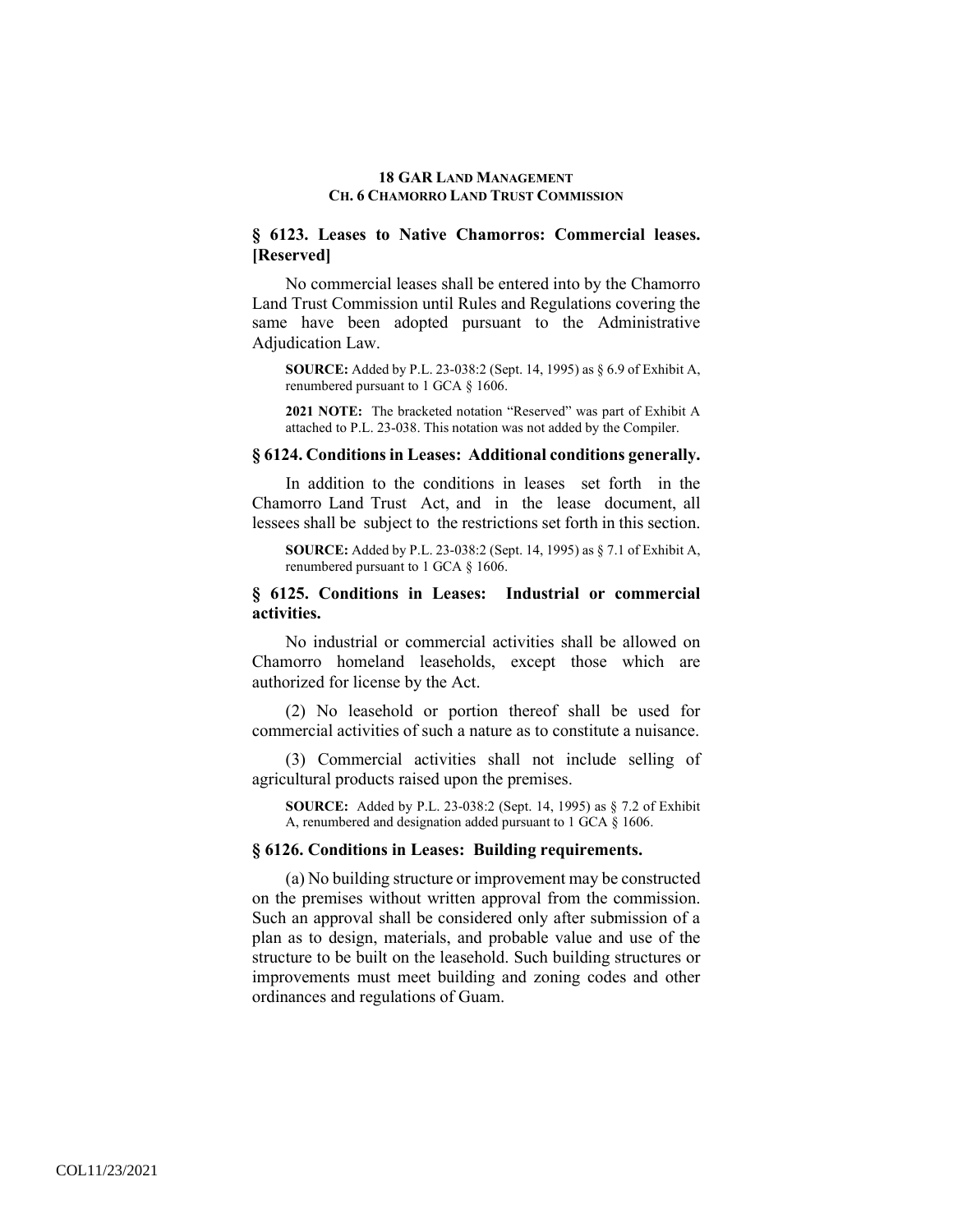(b) The commission shall provide assistance to the lessee in understanding the building code requirements which would render the proposed building or other improvement suitable for approval.

**SOURCE:** Added by P.L. 23-038:2 (Sept. 14, 1995) as § 7.3 of Exhibit A, renumbered pursuant to 1 GCA § 1606.

**2021 NOTE:** Reference to "the territory" replaced with "Guam" pursuant to 1 GCA § 420.

### **§ 6127. Conditions in Leases: Contracts covering leased lands.**

No lessee may, without written approval from the commission, enter into any contract, joint venture, agreement or other arrangement of any sort with a third person on lands covered by lessee's lease for the cultivation of crops or the raising of livestock.

**SOURCE:** Added by P.L. 23-038:2 (Sept. 14, 1995) as § 7.4 of Exhibit A, renumbered pursuant to 1 GCA § 1606.

## **§ 6128. Conditions in Leases: Transfer of leases.**

Requests for transfers will be considered for approval only if the lessee has held such lease for a period of at least seven years, unless the commission, in its considered opinion, finds that an emergency exists which makes transfer imperative. A lessee may transfer the leasehold to any individual who qualifies under the Act, and is at least eighteen (18) years old. The transferee must immediately occupy the residential tract or use or cultivate the agricultural tract. Failure to occupy or use such tract within sixty (60) days from date of transfer shall constitute grounds for cancellation of such lease. A transferee may own an interest in non-Chamorro homelands real property, regardless of degree of ownership.

**SOURCE:** Added by P.L. 23-038:2 (Sept. 14, 1995) as § 7.5 of Exhibit A, renumbered pursuant to 1 GCA § 1606.

# **§ 6129. Conditions in Leases: Occupancy and other requirements.**

(a) The time period by which a lessee is required to occupy a residential lot or to commence to use or to cultivate an agricultural lot shall be stipulated in the lease.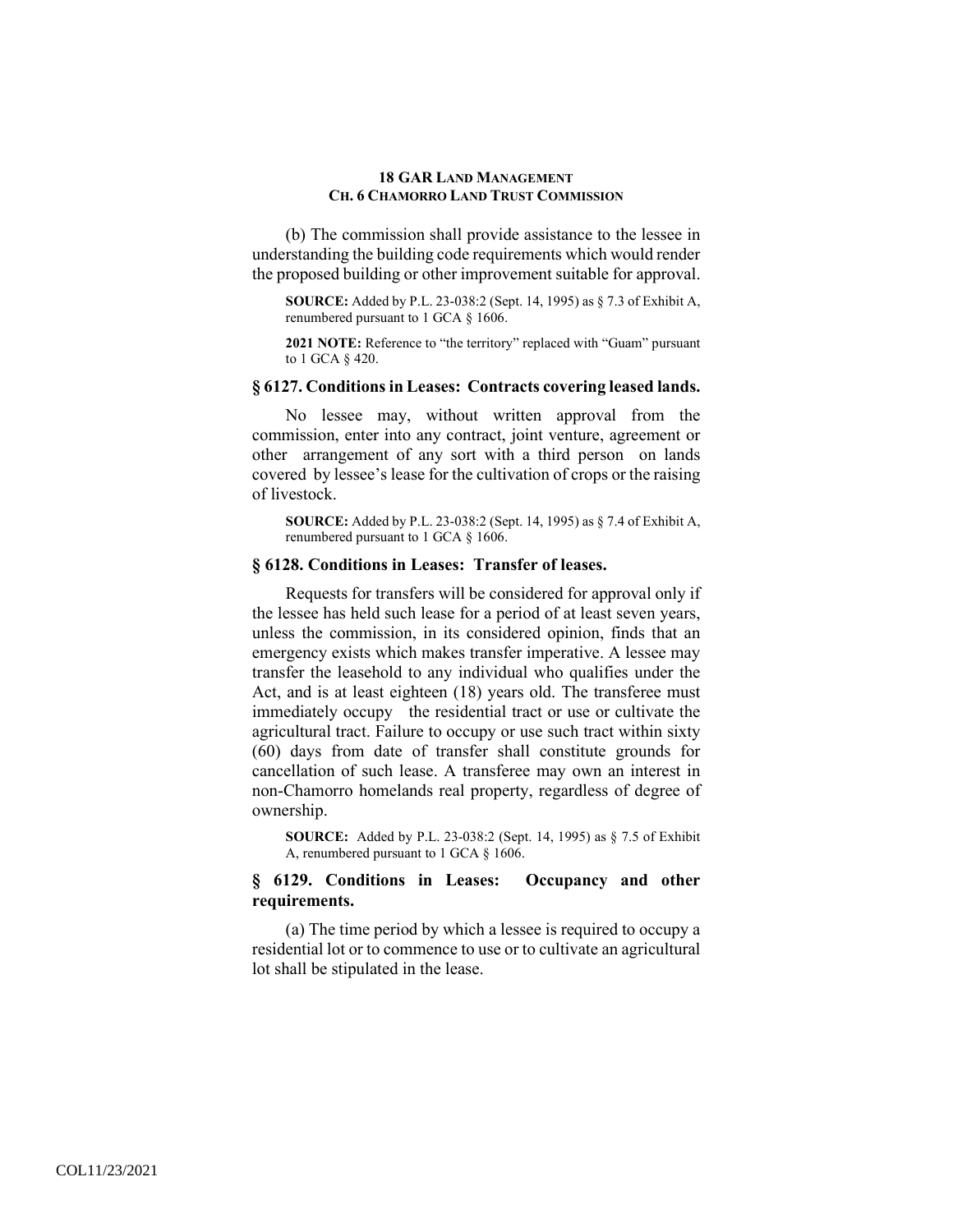(b) Except as otherwise provided in the lease, the commission may require a lessee of an agricultural lot to have under development, cultivation, or use at least two-thirds of the usable acreage at all times.

(c) Lessees shall be responsible for maintaining their premises secure from fire, theft, and vandalism and shall comply with the requirements of their lease at all times.

(d) A lessee who does not have a house on the lot shall provide the commission with a current mailing address and such other information as the commission may require.

**SOURCE:** Added by P.L. 23-038:2 (Sept. 14, 1995) as § 7.6 of Exhibit A, renumbered pursuant to 1 GCA § 1606.

#### **§ 6130. Conditions in Leases: Sublease prohibited.**

The lessee shall not sublet his interest in the tract or improvements thereon. Violation of this provision shall constitute grounds for cancellation of such lease.

**SOURCE:** Added by P.L. 23-038:2 (Sept. 14, 1995) as § 7.7 of Exhibit A, renumbered pursuant to 1 GCA § 1606.

# **§ 6131. Loans and Funds. [Reserved]**

Since a source of funding for loans has not been identified, no loans shall be made by the Chamorro Land Trust Commission until Rules and Regulations covering the same have been adopted pursuant to the Administrative Adjudication Law.

**SOURCE:** Added by P.L. 23-038:2 (Sept. 14, 1995) as § 8.1 of Exhibit A, renumbered pursuant to 1 GCA § 1606.

**2021 NOTE:** The bracketed notation "Reserved" was part of Exhibit A attached to P.L. 23-038. This notation was not added by the Compiler.

## **§ 6132. Successors to Lessees: Designation of successors.**

(a) A lessee shall, upon execution of the lease, designate the person in whom lessee directs the interest in the tract to vest upon death. Such person must be qualified to succeed to Chamorro homelands as provided by the Act and these rules. A lessee may elect to provide for the surrender of the lot upon death and may select a recipient for the proceeds from the surrender. A lessee's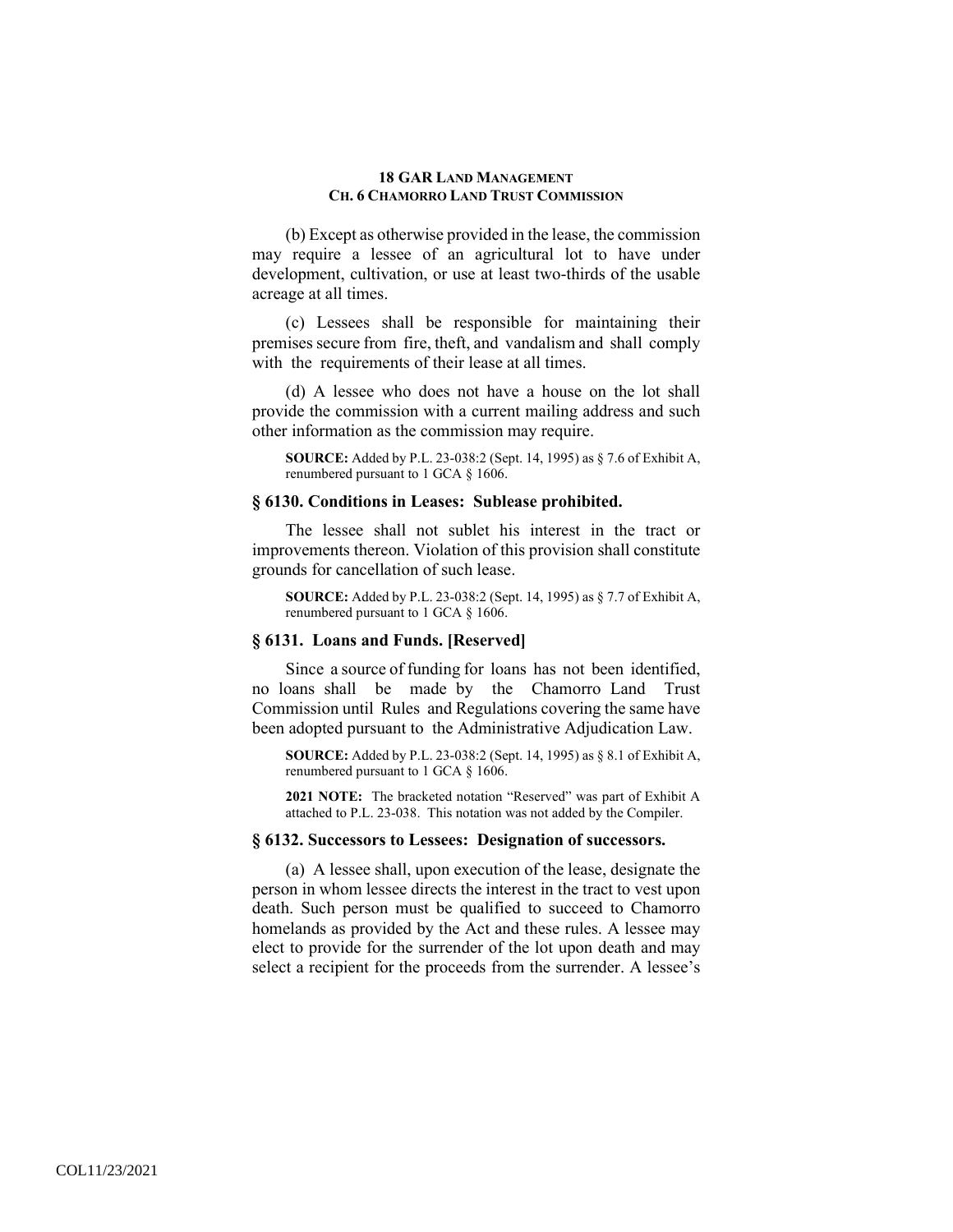designation under this section may be changed at any time by the lessee.

(2) Such designation shall be made as specified in the Act with the right in the lessee to change the beneficiary at any time, if filed with and approved by the commission.

**SOURCE:** Added by P.L. 23-038:2 (Sept. 14, 1995) as § 9.1 of Exhibit A, renumbered pursuant to 1 GCA § 1606.

## **§ 6133. Successors to Lessees: Reversion to the commission.**

Where a lessee dies having failed to designate a successor, the commission may select a successor as provided in the Act. Otherwise, the lease shall be cancelled. The land subject to the lease shall resume its status as unleased Chamorro homelands, and the commission shall be authorized to lease said land to a native Chamorro as provided in the Act.

**SOURCE:** Added by P.L. 23-038:2 (Sept. 14, 1995) as § 9.2 of Exhibit A, renumbered pursuant to 1 GCA § 1606.

## **§ 6134. Successors to Lessees: Notice to successors.**

Upon the death of a lessee having no designated successor, the commission shall publish such fact by publishing a notice at least once in each of four successive weeks in a newspaper of general circulation. The notice shall state briefly that all persons claiming to be relatives of the lessees qualified to succeed to the lease shall present themselves at the commission with proof of their qualification, within four months from the first day of publication of the notice or be forever barred from succeeding to the lease. Those persons failing to present themselves within four months from the first day of publication of the notice shall be forever barred from succeeding to the lease in question.

**SOURCE:** Added by P.L. 23-038:2 (Sept. 14, 1995) as § 9.3 of Exhibit A, renumbered pursuant to 1 GCA § 1606.

### **§ 6135. Successors to Lessees: Appraisals.**

(a) Upon the death of a lessee leaving no individual qualified to be a successor lessee, if the commission is unable to designate a successor, or upon the cancellation or the surrender of a lease, the commission shall appraise the value of all improvements of the tract or tracts.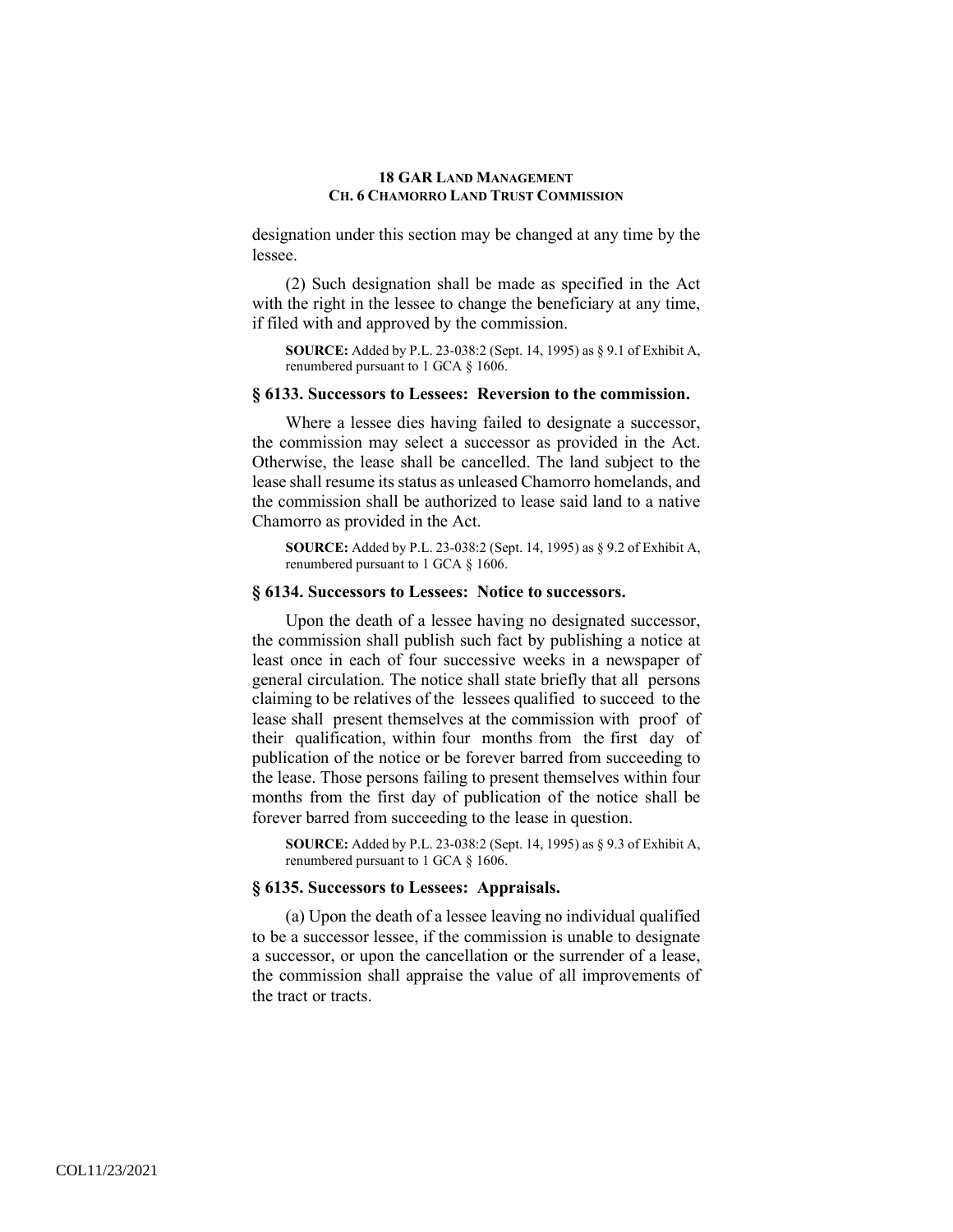(b) An appraisal made pursuant to this section shall be made by three appraisers, subject to the exception of lessee waiver described herein, one of whom shall be named by the commission, one by the previous lessee or the legal representative of the deceased lessee, as the case may be, and the third shall be selected by the two appraisers herein before mentioned. The previous lessee or the designated representative of the deceased lessee shall bear the cost of its named appraiser. The cost of the third appraiser shall be shared equally between the commission and the previous lessee or legal representative of the deceased lessee. The previous lessee or legal representative of the deceased lessee may waive the three-man appraisal in favor of the sole appraisal made by the commission, or a compromise sole appraisal made by the commission, or a compromise valuation made between the commission and lessee.

**SOURCE:** Added by P.L. 23-038:2 (Sept. 14, 1995) as § 9.4 of Exhibit A, renumbered pursuant to 1 GCA § 1606.

## **§ 6136. Successors to Lessees: Payments.**

(a) The commission shall pay to the legal representative, administrator or executor of the deceased lessee or to the previous lessee, as the case may be, the appraisal value less:

(1) Any indebtedness to the commission;

(2) Taxes;

(3) Any other indebtedness, the payment of which has been assured by the commission;

(4) Any costs incurred by the commission for upkeep and cleaning of the leased premises; and

(5) For any crops or improvements the commission demands removed;

(b) Payments provided in subsection (a) shall be made out of the Chamorro home loan fund and shall be considered an advance therefrom, reimbursable out of payments by the transferee or new lessee to the tract involved.

(c) The commission may make the payment only after a new lessee is found and upon commencement of the new lease.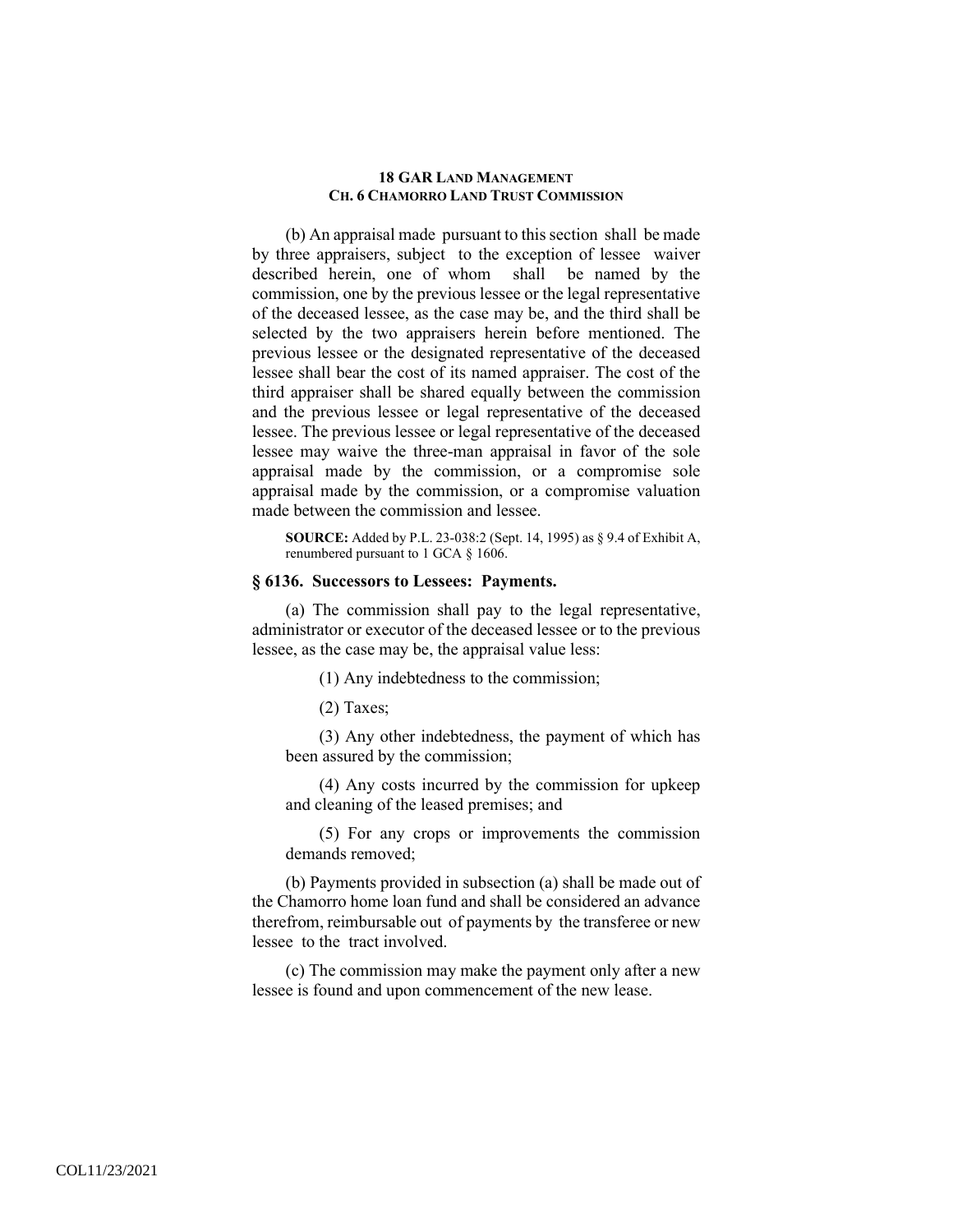(d) Payments shall be made in equal annual increments over a period of five years, and shall bear interest at the rate of two and one-half percent  $(2\frac{1}{2}\%)$  on the unpaid balance; provided, that where the commission has sufficient funds available and such payment does not unreasonably impair the Chamorro home loan fund, the commission may pay the entire amount or fraction thereof as it deems proper, but in no case less than twenty percent (20%) per year for five years.

**SOURCE:** Added by P.L. 23-038:2 (Sept. 14, 1995) as § 9.5 of Exhibit A, renumbered pursuant to 1 GCA § 1606.

#### **§ 6137. Successors to Lessees: Cancellation and surrender.**

(a) Upon receipt of written notification of a lessee's intent to surrender, the commission shall process the same. The commission may forego acceptance of a surrender until a new lessee is found and it is determined by the commission that sufficient funds are available in the Chamorro home loan fund to meet the payments required. At all times until acceptance of surrender, the lessee shall remain responsible for the demised leasehold together with any improvements thereon, and shall remain liable for all taxes, assessments and charges of whatever kind and nature, on said tract and improvements thereon.

(b) Upon the cancellation or surrender of a residential tract, should it be determined by the commission that the residence constructed on the premises is in such disrepair that demolition of the structure is required, the lessee shall be allowed to sell said structure within ninety (90) days from the date of the cancellation or acceptance of surrender; provided that any proceeds be first used to satisfy any indebtedness to the commission, taxes, or any other indebtedness the payment of which has been assured by the commission, or any costs incurred by the commission for upkeep and cleaning of the leased premises. Sale of the structure shall not cause harm or affect in any way rights to the underlying property. Lessee shall repair and restore all damage to the Premises caused by removal of any alterations, additions, improvements or fixtures in the Premises. Lessee's obligations under this provision shall survive the expiration or termination of the Lease. If lessee fails to have structure removed, the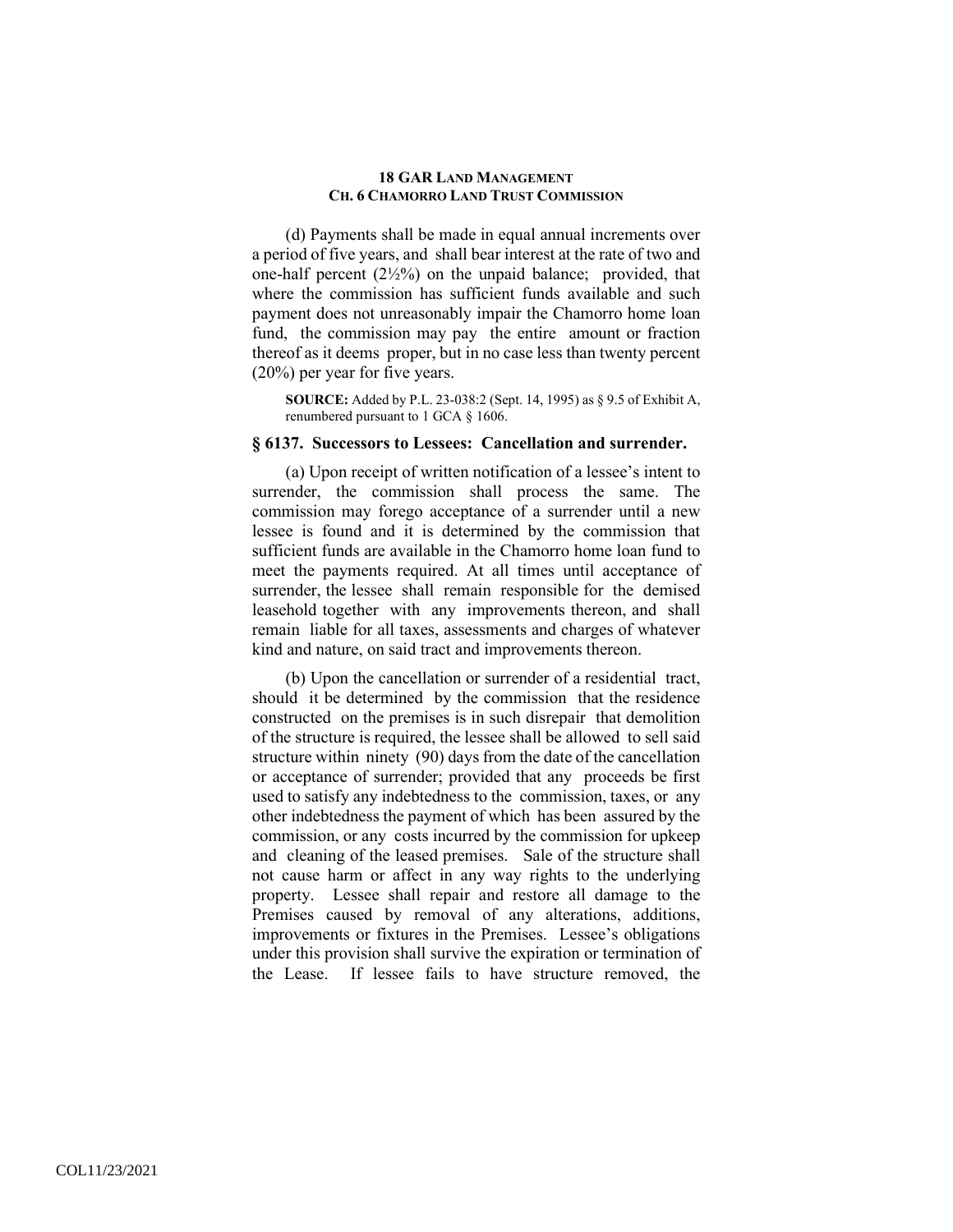commission may demolish the structure and the cost thereof shall be assessed the lessee.

**SOURCE:** Added by P.L. 23-038:2 (Sept. 14, 1995) as § 9.6 of Exhibit A, renumbered pursuant to 1 GCA § 1606.

## **§ 6138. Community Pastures: Location of community pastures.**

The commission, when practicable and as authorized under the Act, shall maintain community pastures in such locations as it may determine.

**SOURCE:** Added by P.L. 23-038:2 (Sept. 14, 1995) as § 10.1 of Exhibit A, renumbered pursuant to 1 GCA § 1606.

#### **§ 6139. Community Pastures: Records.**

A record of all stock in community pastures shall be kept by the commission.

**SOURCE:** Added by P.L. 23-038:2 (Sept. 14, 1995) as § 10.2 of Exhibit A, renumbered pursuant to 1 GCA § 1606.

# **§ 6140. Community Pastures: Responsibilities.**

(a) The lessees shall be responsible for:

(1) Permanently branding all animals with a registered brand of the lessee;

(2) Removing and testing all animals and confirming district origin;

(3) Removing sick, diseased or severely injured animals; and

(4) Arranging for removal of animals at least forty-eight (48) hours in advance of the move with the commission.

(b) The commission shall be responsible for managing and supervising the operation to ensure equal access and use of the pastures.

**-----** 

**SOURCE:** Added by P.L. 23-038:2 (Sept. 14, 1995) as § 10.3 of Exhibit A, renumbered pursuant to 1 GCA § 1606.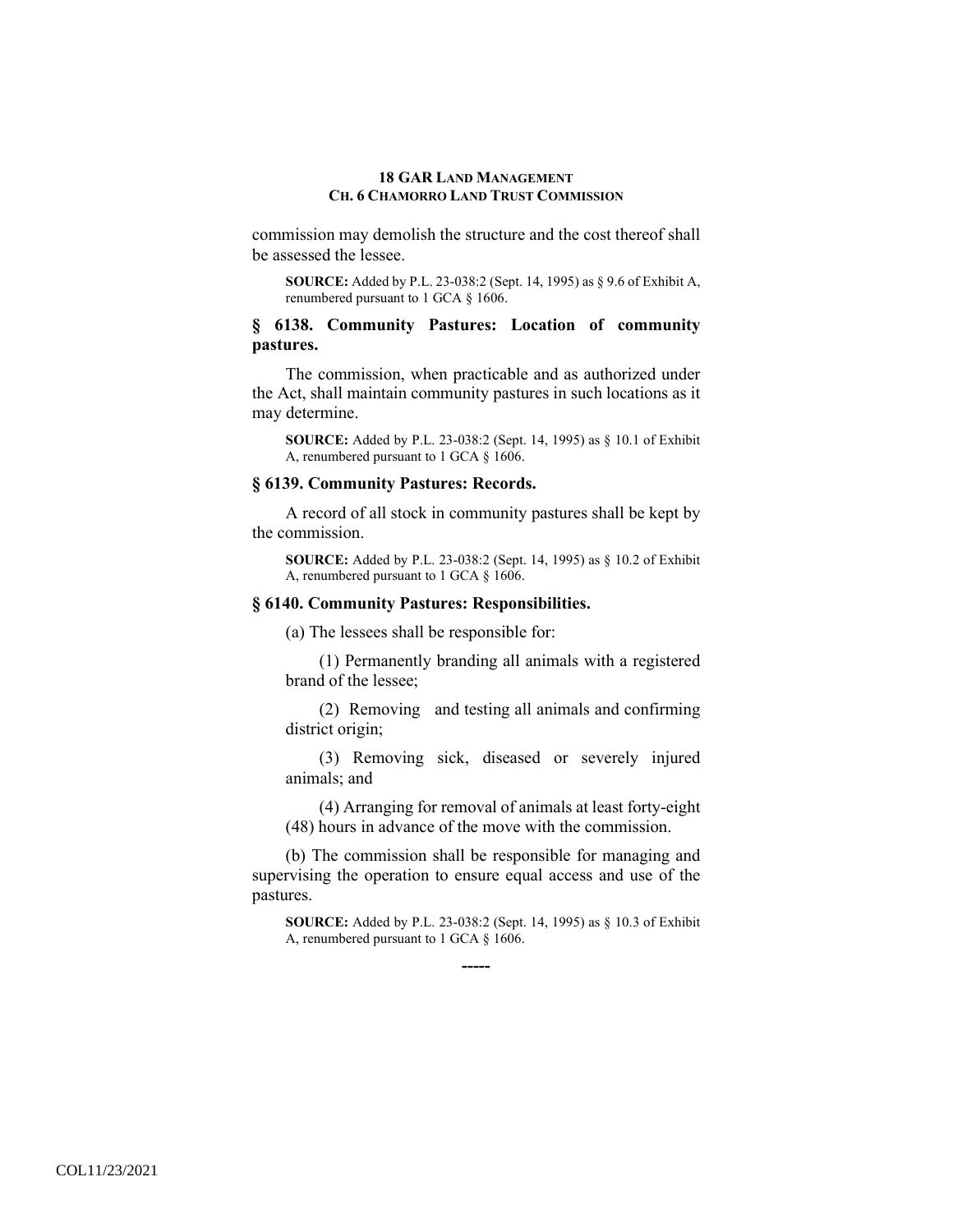### **CHAPTER 7**

## **GUAM TERRITORIAL SEASHORE PROTECTION COMMISSION**

| § 7101. | Authority.                                  |
|---------|---------------------------------------------|
| § 7102. | Purpose.                                    |
| § 7103. | Official Name.                              |
| § 7104. | Official Address.                           |
| § 7105. | Place of Meeting.                           |
| § 7106. | Commission Creation, Membership and         |
|         | Compensation.                               |
| § 7107. | Powers and Duties.                          |
| § 7108. | Regular Officers.                           |
| § 7109. | Additional Officers and Assistant Officers. |
| § 7110. | Terms of Office.                            |
| § 7111. | Vacancies.                                  |
| § 7112. | Duties of Officers.                         |
| § 7113. | Other Duties.                               |
| § 7114. | General Provisions.                         |
| § 7115. | Permit Procedure.                           |
| § 7116. | Regular Meetings.                           |
| § 7117. | Special Meetings.                           |
| § 7118. | Quorum.                                     |
| § 7119. | Voting.                                     |
| 87120   | Ordar of Duginage                           |

- § 7120. Order of Business.
- § 7121. Parliamentary Procedure.
- § 7122. Amendments.

**NOTE:** Rule-making authority cited for formulation of regulations by the Guam Territorial Seashore Protection Commission, 21 GCA § 63106.

# **§ 7101. Authority.**

These Rules and Regulations are promulgated under the authority of 21 GCA § 63106.

# **§ 7102. Purpose**.

The purpose of these Rules and Regulations is to govern the meetings and proceedings of the Guam Territorial Seashore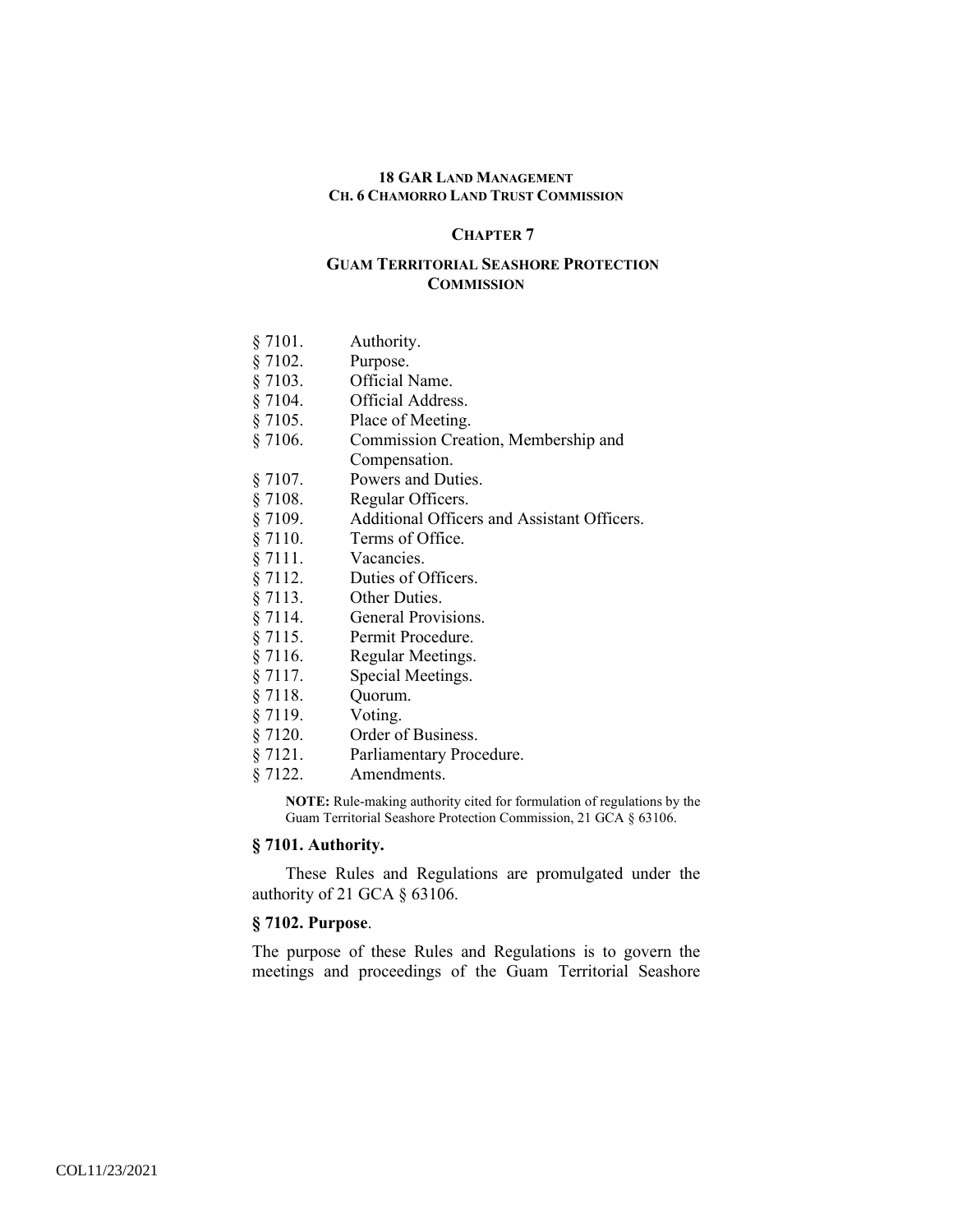Protection Commission, acting pursuant to the legislative authority mentioned above.

## **§ 7103. Official Name.**

The official name of the Commission shall be the Guam Territorial Seashore Protection Commission.

## **§ 7104. Official Address.**

The official address of the Guam Territorial Seashore Protection Commission shall be c/o Government of Guam, Agana, Guam.

## **§ 7105. Place of Meeting.**

The Commission will hold its regular meeting at a location to be determined by a majority vote at any regular meeting.

# **§ 7106. Commission Creation, Membership and Compensation.**

The Commission shall consist of the seven (7) members of the Territorial Planning Commission and the members shall hold office so long as they remain members of the Territorial Planning Commission. Commission members shall serve without compensation except that each member shall be paid a per diem of Fifty Dollars (\$50.00) for each day's attendance at a meeting of the Commission. Such renumeration shall not exceed One Hundred Dollars (\$100.00) per month.

NOTE: The per diem to be received by each member of each day's attendance at a meeting of the Territorial Seashore Protection Commission was increased to Fifty Dollars (\$50.00) by Public Law 15-148, Section 11 (effective 1/18/81). Such renumeration, however, shall not exceed One Hundred Dollars (\$100.00) per month. As there was no mention in this amendment to the reimbursement of actual expenses, the last sentence of this Regulation 182 GAR § 7106) has been deleted.

## **§ 7107. Powers and Duties.**

The Commission may:

(a) Accept grants, contributions and appropriations;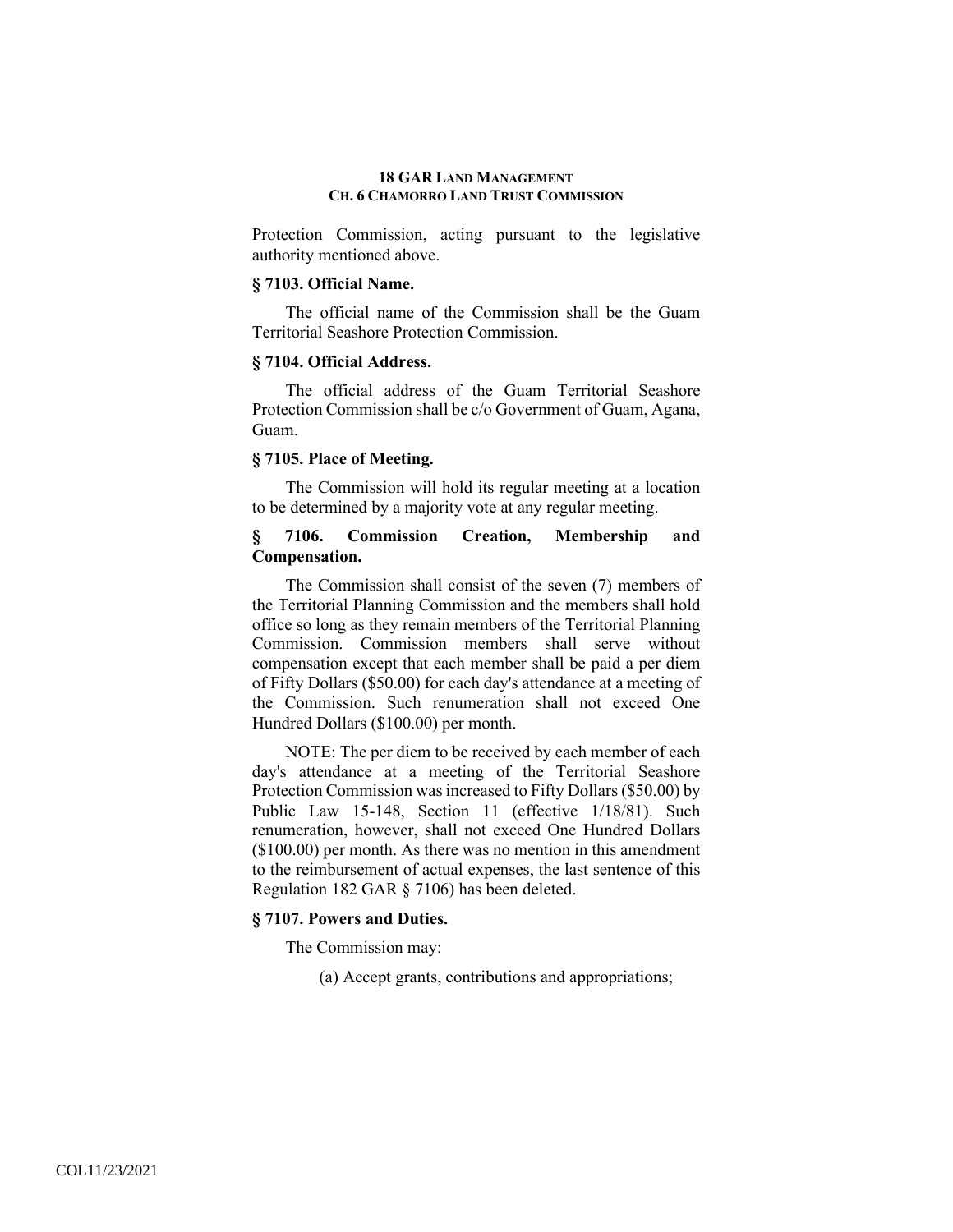(b) Employ and fix the compensation, in accordance with law, of such professional, clerical and other assistants as may be necessary;

(c)(1) Through coordination and assistance with other government agencies, acquire lands, waters, interests therein with the boundaries of the Seashore Reserve, by donation, purchase with donated or appropriated funds, by exchange for government land or transfer;

(2) Grant land use permits;

(3) Terminate a right of use and occupancy retained pursuant to this Subsection upon a determination that such use and occupancy is being exercised in a manner not consistent with the purpose of this Chapter, and upon tender to the holder of the right an amount equal to the fair market value of that portion of the right which remains unexpired on the date of termination;

(d) Contract for any professional services if such work or services cannot satisfactorily be performed by its employees;

(e) Be sued and sue to obtain any remedy to restrain violations of this Act; upon the request of the Commission, the Attorney General shall provide necessary legal representation;

(f) Adopt any regulations or take any action it deems reasonable and necessary to carry out the provisions of 21 GCA § 63106, but not regulations shall be adopted without prior public hearing;

(g) Elect a Chairman;

(h) Appoint an Administrator who shall not be a member of the Commission.

# **§ 7108. Regular Officers.**

Regular officers of the Commission shall be Chairman, Vice-Chairman and Administrator.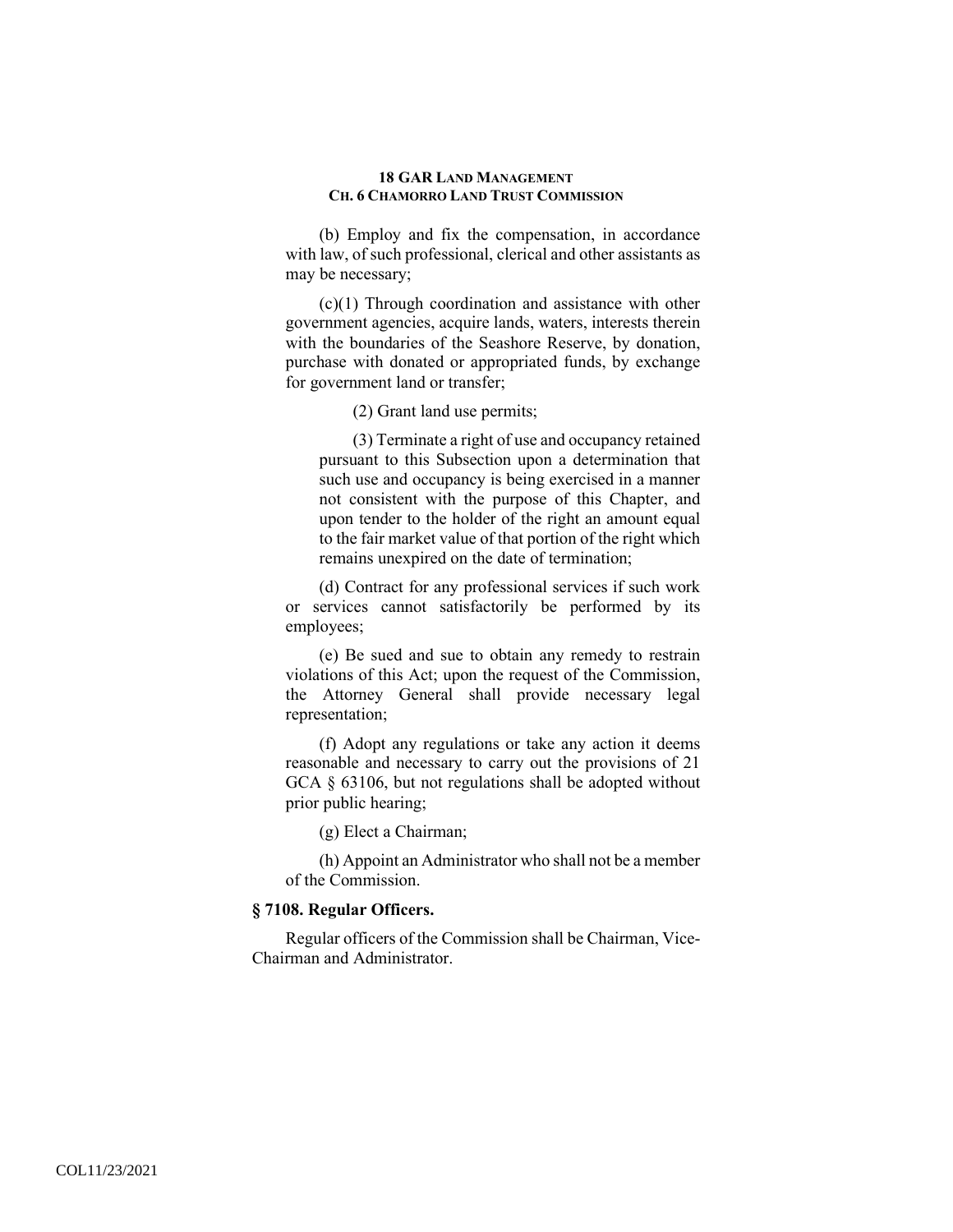### **§ 7109. Additional Officers and Assistant Officers.**

The Commission may, by Resolution, appoint such additional officer or officers, or assistant officer or officers, establish the terms of office of such officers, and define the duties of such officers as the Commission may by such Resolution determine necessary or desirable.

## **§ 7110. Terms of Office.**

The terms of office for the Chairman and Vice-Chairman shall be concurrent with their terms of office as members of the Territorial Planning Commission. The term of office of the Administrator shall serve at the pleasure of the Commission.

## **§ 7111. Vacancies.**

Should the office of Chairman and Vice-Chairman be vacant, the Commission shall fill the vacancy by election.

## **§ 7112. Duties of Officers.**

The Chairman shall preside at all meetings of the Commission. At such meetings, he shall submit such proper information and recommendations to the Commission as he may deem proper concerning the policies, administration and other affairs of the Commission. The Chairman shall sign all contracts and other important documents and letters of the Commission upon approval of the Commission in accordance with 8 GAR § 7119.

The Vice-Chairman shall perform the duties of the Chairman in the absence or incapacity of the Chairman.

The Administrator shall serve as administrative officer of the Commission, shall be directly responsible to it, and subject thereto shall have complete control and responsibility for the execution of the Commission policies, the administration of its affairs and the furnishing of such technical and clerical personnel and office facilities as may be reasonably necessary.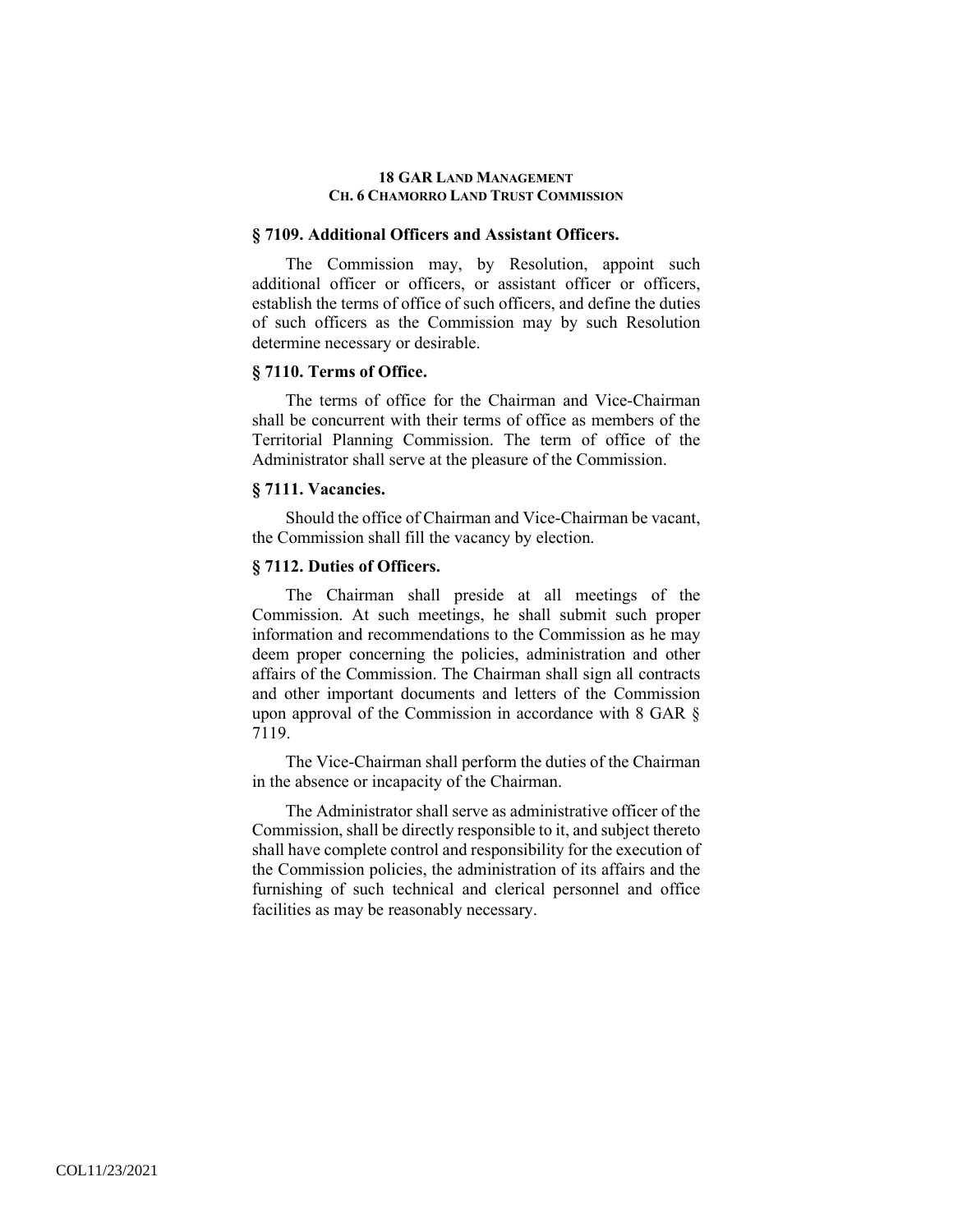## **§ 7113. Other Duties.**

The officers of the Commission shall perform such other duties and functions as may from time to time be appropriately required by the Commission or the Rules and Regulations.

## **§ 7114. General Provisions.**

The Commission shall adopt a permit application form which shall conform to the general provisions as enumerated in 21 GCA § 63105, as amended, Seashore Reserve Act, and all other applicable laws governing the area defined as the Seashore Reserve.

## **§ 7115. Permit Procedure.**

(a) Acceptance of Application. Applications for the Territorial Seashore Protection Commission shall meet all current requirements of the Territorial Planning Commission and Public Law 12-108, as amended. Completed applications, with seven (7) additional copies, shall be submitted to the Administrator of the Commission in accordance with the Territorial Planning Commission and Public Law 12-108 requirements, as amended.

(b) Filing Fee. The Commission shall require a reasonable filing fee which shall be determined by the estimated cost of the project.

(c) After their acceptance by the Administrator, applications shall be transmitted to the Territorial Seashore Protection Commission. The Commission shall then hold at least one (1) hearing thereon in the municipal district where the project is located, such districts are described in 21 GCA Chapter 60 Article, notice of time and place of which shall be given by at least one (1) publication in a newspaper of general circulation, at least ten (10) days before the day of said hearing, and by mail to the Commissioner of the municipal district concerned. The hearing shall be no less than twenty-one (21) nor more than ninety (90) days after the date on which application is filed. All applications should be submitted and reviewed by the Subdivision and Development Review Committee prior to public hearing. All comments and evaluations of the Subdivision and Development Review Committee should be presented during the public hearing.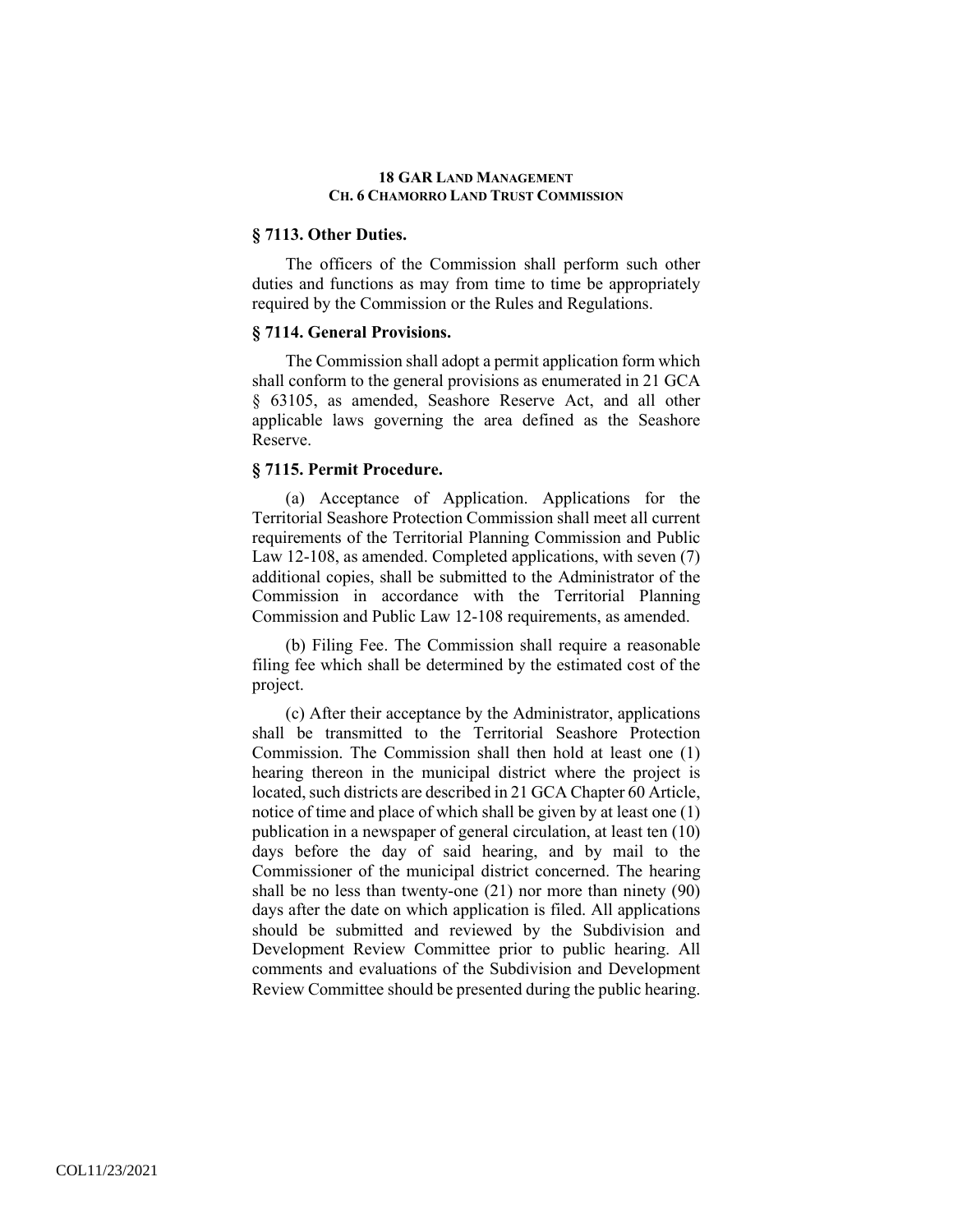(d) The Commission shall act upon the application for permit within sixty (60) days after the conclusion of the hearing.

## **§ 7116. Regular Meetings.**

Meetings shall be held on the second and fourth Thursdays of the month. If such meeting falls on a legal holiday, the meeting shall be on the subsequent Tuesday.

## **§ 7117. Special Meetings.**

Special meetings shall be held at such time and places as the Commission may determine, or may be called by the Chairman at such time and place as he may determine, and must be called by him upon the written request of three (3) or more members of the Commission filed with the Administrator. Notice of such special meetings must be given at least twenty- four (24) hours prior to the time of said meeting, and is to be given in writing, or in such form as the Chairman may direct. Any and all business of the Commission may be transacted at such a special meeting.

#### **§ 7118. Quorum.**

Four (4) members of the Commission shall constitute a quorum for the purpose of conducting its business, exercising its powers and for all other purposes.

## **§ 7119. Voting.**

Every official act taken by the Commission shall be adopted by four (4) affirmative votes. Only positive motions will be entertained.

### **§ 7120. Order of Business.**

At the regular meetings of the Commission, the following shall be the order of business:

(a) Notation of attendance;

(b) Consideration of Seashore Protection Commission applications, governed under the general provisions, 18 GAR § 7114.

(c) Miscellaneous matters;

(d) Approval of minutes not previously approved;